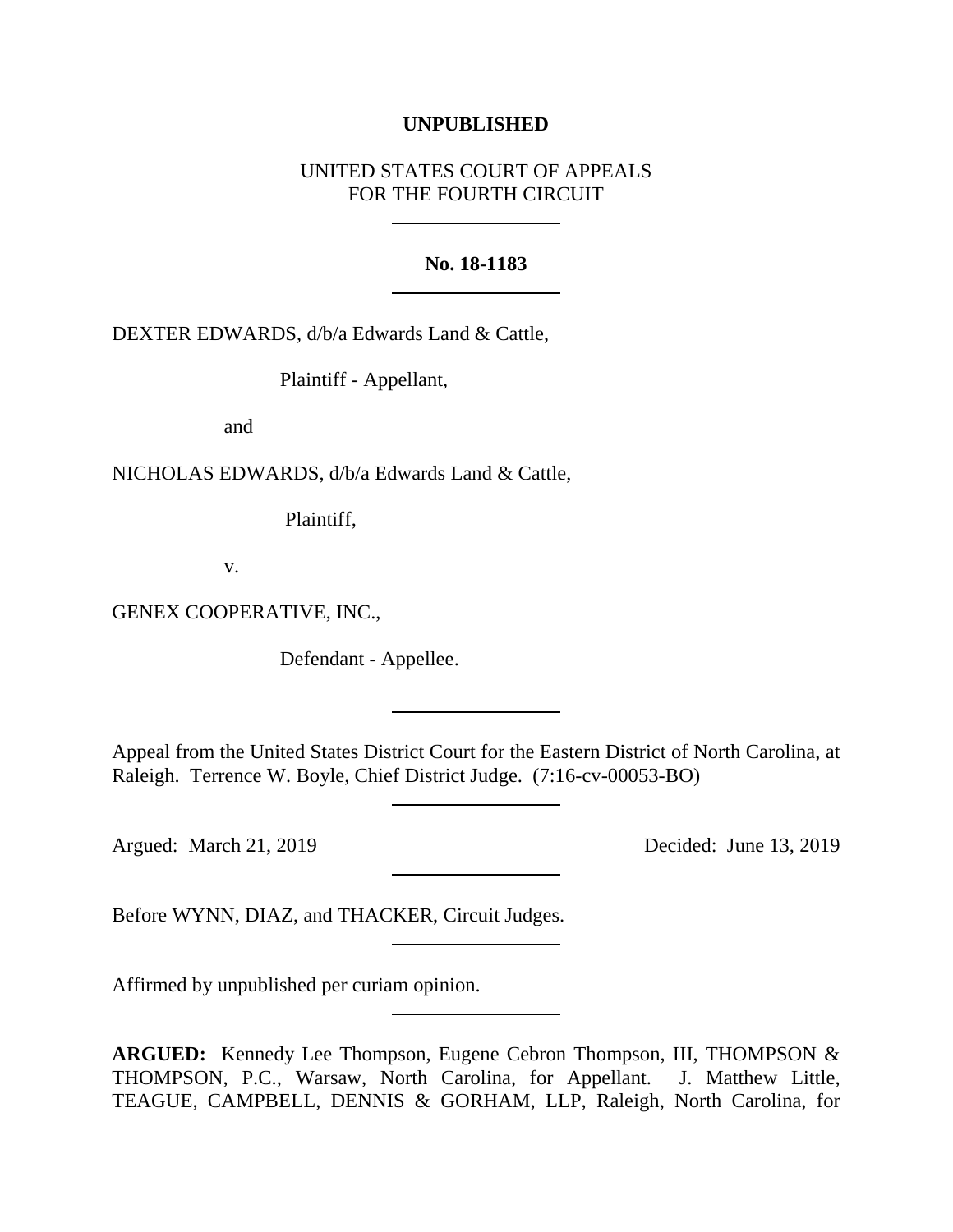Appellee. **ON BRIEF:** Rebecca R. Thornton, TEAGUE, CAMPBELL, DENNIS & GORHAM, LLP, Raleigh, North Carolina, for Appellee.

Unpublished opinions are not binding precedent in this circuit.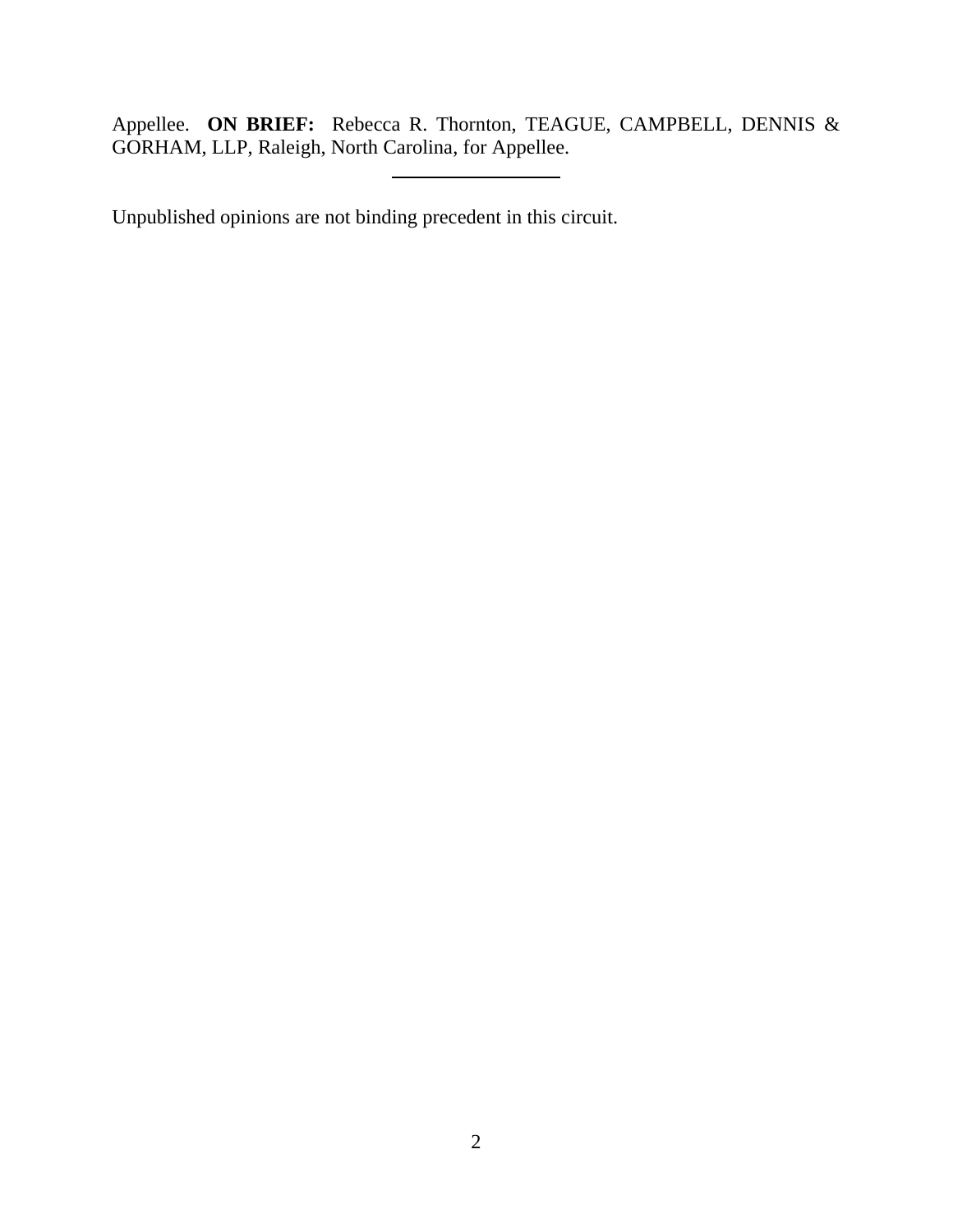#### PER CURIAM:

Dexter Edwards ("Appellant") filed suit against Genex Cooperative, Inc. ("Genex") alleging a single claim for breach of contract. Appellant appeals the district court's (1) award of summary judgment to Genex; (2) denial of Appellant's motion for judgment on the pleadings or, in the alternative, summary judgment; and (3) denial of Appellant's motions to amend the complaint to add an additional claim for violation of the North Carolina Unfair and Deceptive Trade Practices Act ("UDTPA"). Appellant asserts that there is only an oral contract between the parties, and that the written contracts -- which Genex asserts govern the parties' relationship -- are invalid for a number of reasons.

We conclude that, regardless of whether Appellant's breach of contract claim is predicated upon a written or oral contract, the claim fails as a matter of law. Further, we conclude that the district court did not abuse its discretion in denying Appellant's request to amend his complaint, because such amendment would have been futile. Accordingly, we affirm.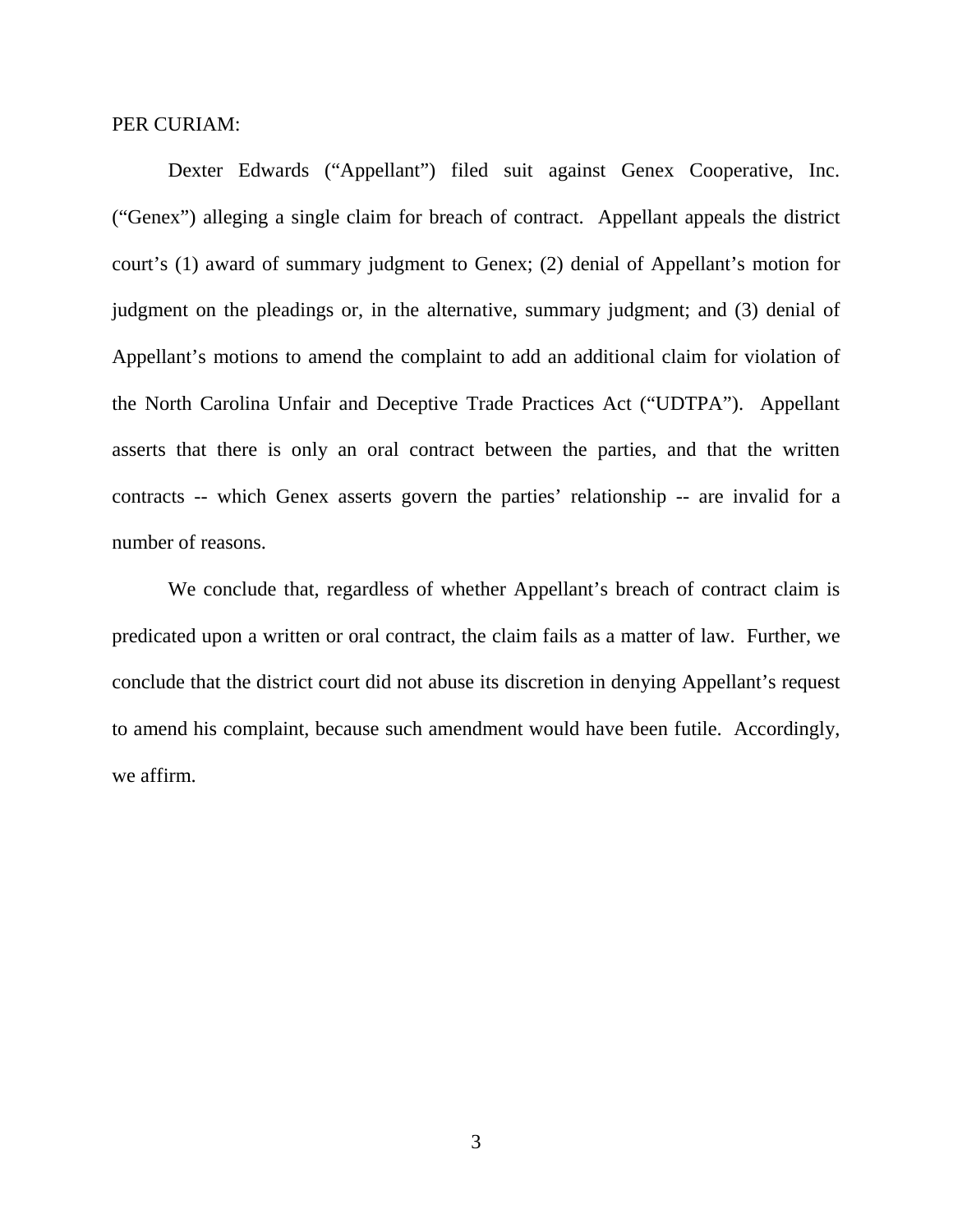I.

#### A.

## *Factual History*

Appellant operates Edwards Land and Cattle, a business "engaged in the genetic reproduction of cattle [that] specializes in 'pure-bred genetics." J.A. 66.<sup>[1](#page-3-0)</sup> Appellant's son, Nicholas Edwards ("Edwards"), manages the farm in North Carolina where the cattle are reproduced.

The genetic reproduction of cattle requires Appellant to collect "genetically elite semen from prize bulls and genetically elite embryos from prize cows. Subsequently, the semen and embryos are matched to produce 'super elite' offspring." J.A. 66–67. Appellant stores and preserves these biological products on his farm in seven metal tanks filled with liquid nitrogen.<sup>[2](#page-3-1)</sup> The liquid nitrogen freezes these products thus allowing Appellant to "preserve elite semen and embryos from deceased sires and dams<sup>[[3\]](#page-3-2)</sup> and consequently, to produce 'super elite' animals." *Id.* But, because liquid nitrogen vaporizes over time, the tanks must be refilled on a regular basis so that the tanks do not

<span id="page-3-0"></span> <sup>1</sup> Citations to the "J.A." refer to the Joint Appendix filed by the parties in this appeal.

<span id="page-3-1"></span><sup>&</sup>lt;sup>2</sup> Nitrogen, in its liquid state, is used to quickly freeze or store materials because of its low temperature (-320°F). Liquid nitrogen has numerous applications, such as cryogenics, molecular gastronomy, and -- as in this case -- the freezing of bovine biological products.

<span id="page-3-2"></span><sup>&</sup>lt;sup>3</sup> "Sire" refers to a male bull (an uncastrated male cow) and "dam" to a female cow. *See* J.A. 383.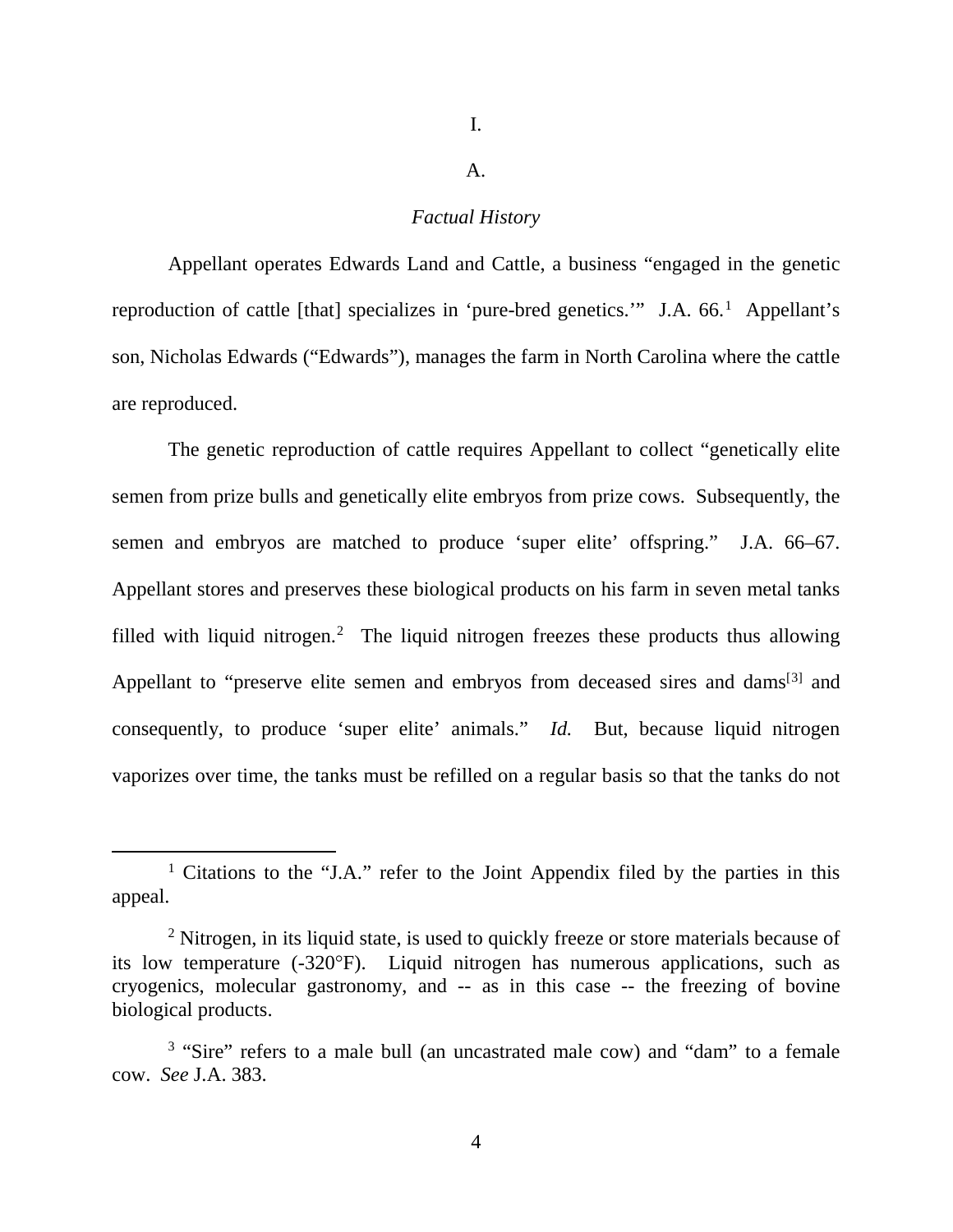become dry. If the tanks were to become dry, the biologic products stored inside would thaw and spoil.

#### 1.

#### *The Agreements*

Genex supplied Appellant with liquid nitrogen for over 15 years. During the first few years of the business relationship, the parties did business without a written agreement. But, in 2004, Genex and Edwards entered into several Liquid Nitrogen Service Agreements (the "Agreements") for the supply and delivery of liquid nitrogen for Appellant's tanks. Appellant did not review the Agreements himself but instead left the Agreements for Edwards to handle on behalf of Edwards Land and Cattle. Notably, Appellant acknowledged that, although Edwards signed the Agreements, Edwards likely did not review the Agreements before signing.

The Agreements provide that Genex would regularly provide liquid nitrogen services to Appellant. Genex refilled Appellant's tanks with liquid nitrogen approximately every 12 weeks, although Appellant could request an earlier refill if necessary. Significantly, the Agreements expressly state that the "[Appellant] accepts full and sole responsibility to . . . monitor [the liquid nitrogen] level routinely." J.A. 60. And, the Agreements also contain a clause stating that Genex "will not accept responsibility or liability for embryos or any other frozen biologic products stored in customer's tank(s) that are filled with [liquid nitrogen] by its employees." *Id.* (the "limitation of damages clause"). The Agreements were to "remain in effect unless terminated in writing by 60 days['] notice from either party." *Id.*

5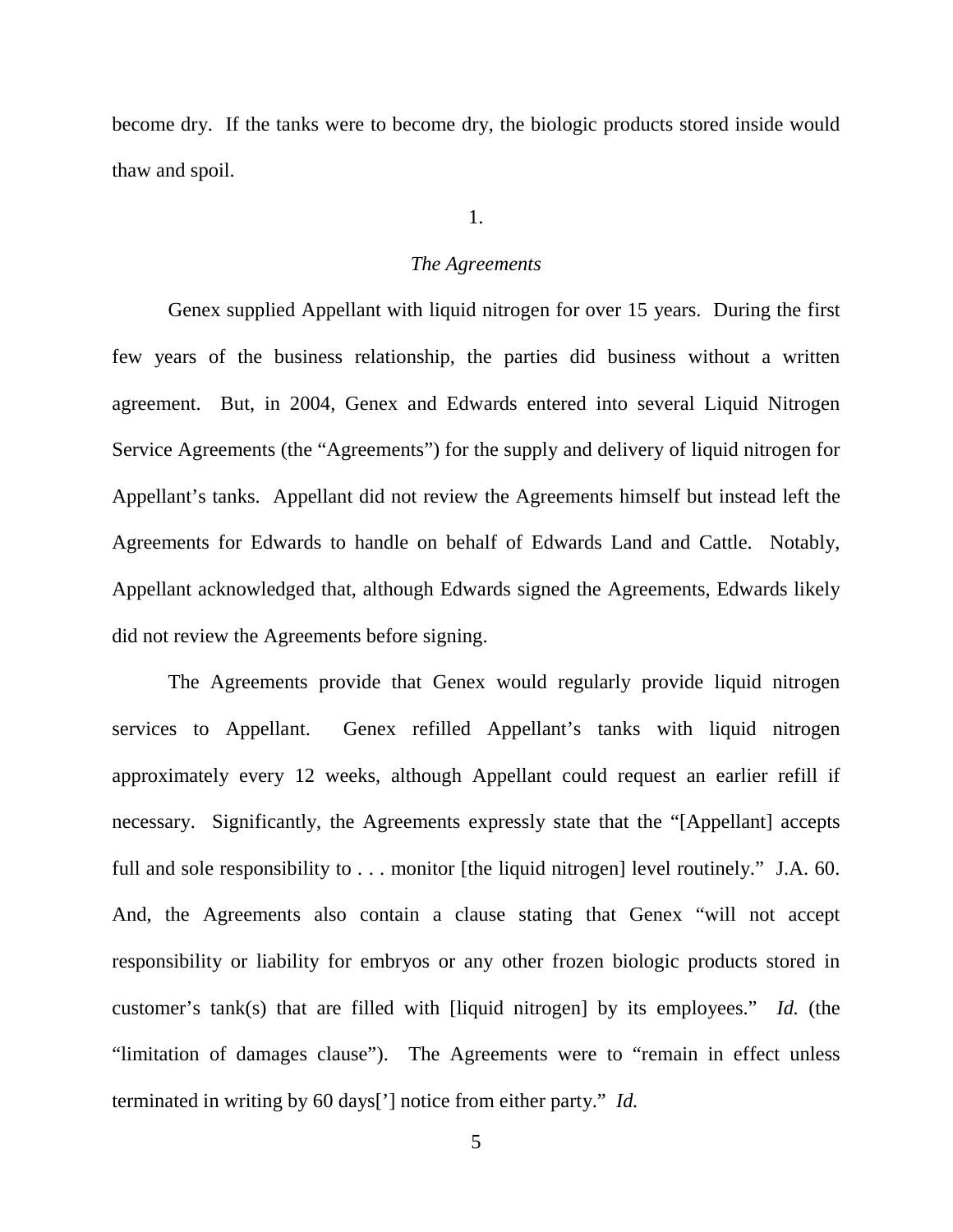## *Monitoring of the Tanks*

In 2013, nine years after the Agreements were signed, Genex's territory sales manager and technician, Corey Peters, began placing neon green stickers on Appellant's tanks. The stickers reiterated Appellant's responsibility to monitor the liquid nitrogen levels in the tanks. Specifically, the stickers provided:

> **DISCLAIMER:** Owner/user is responsible for monitoring nitrogen level, making sure [liquid nitrogen] unit is filled regularly and kept in good working order. If tank is found to be low in [liquid nitrogen], owner/user must immediately call a[] [liquid nitrogen] provider for refill.

> No Genex Cooperative, Inc. Representative has authority to relieve user of this responsibility.

J.A. 407. At his deposition, in response to a question by Genex's counsel, Edwards testified that he did not attempt to read the disclaimer sticker. *See id.* at 142 ("Q: Have you ever read or tried to understand what that disclaimer said? A: No, ma'am . . . .").

Appellant's seven tanks were stored on rubber mats (to prevent damage to the tanks from the concrete floor) in Edwards's unlocked office on the farm. Appellant testified that he and Edwards monitored the tanks in three ways: first, by visually inspecting the tanks; second, by lifting the tanks to gauge the weight; and third, by inserting a black ruler (essentially, a dipstick) into the tanks to check the actual liquid nitrogen levels.

But, according to Appellant and Edwards, neither Appellant nor Edwards regularly checked the levels in the tanks outside of breeding season. Edwards testified, "when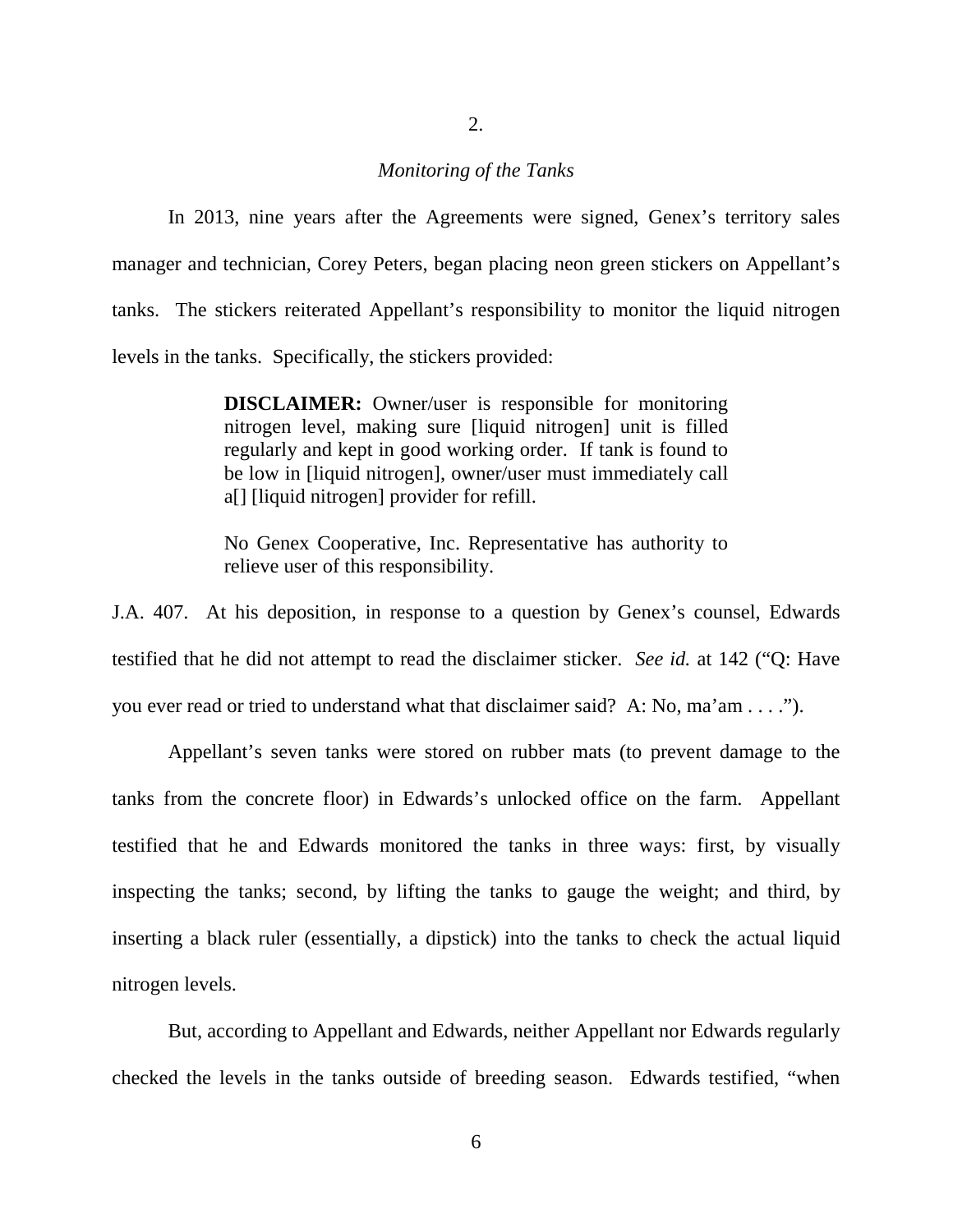we're not breeding cows I'm not monitoring [the tanks] a lot . . . it's just one of those deals that I'm not in and out of [the tanks] checking them." J.A. 139. Edwards further testified that outside of breeding season, he would "see [the tanks] everyday as far as walking through and seeing they're there; but as far as checking the nitrogen, I wasn't checking it." *Id.* at 140.

Thus, during the non-breeding season -- from June to October -- Appellant and Edwards simply visually inspected the tanks as they passed through the office. Such an inspection, however, would only allow an observer to detect signs of tank failure -- for example, a puncture in the tank leading to a loss of vacuum might result in visible condensation on the tank or on the rubber mats on which the tanks were kept.<sup>[4](#page-6-0)</sup> Merely looking at the tanks does not indicate the actual level of liquid nitrogen in the tanks.

In contrast, during breeding season, Appellant or Edwards would actually measure the level of liquid nitrogen in the tanks with a dipstick a "couple times a month." J.A. 140. Appellant and Edwards also routinely lifted the tanks to check the weight of each tank -- an empty tank weighed approximately 30 pounds, while a full tank (freshly refilled) weighed roughly 80 pounds. If Appellant or Edwards discovered that a tank felt light, they "would stick [a] measuring tool down to see the frost line" and if the line was getting low, they would call Peters to assure that the next delivery would be occurring on

<span id="page-6-0"></span><sup>&</sup>lt;sup>4</sup> According to Appellant's expert, Mark Wilburn, tank failure would be caused by loss of vacuum. This loss of vacuum would cause the tanks to "sweat" as the coolant (liquid nitrogen) escaped and the biologic product within defrosted. The tanks would *not* "sweat" if the liquid nitrogen simply evaporated -- rather, the liquid nitrogen would "just dissipate as normal." J.A. 411.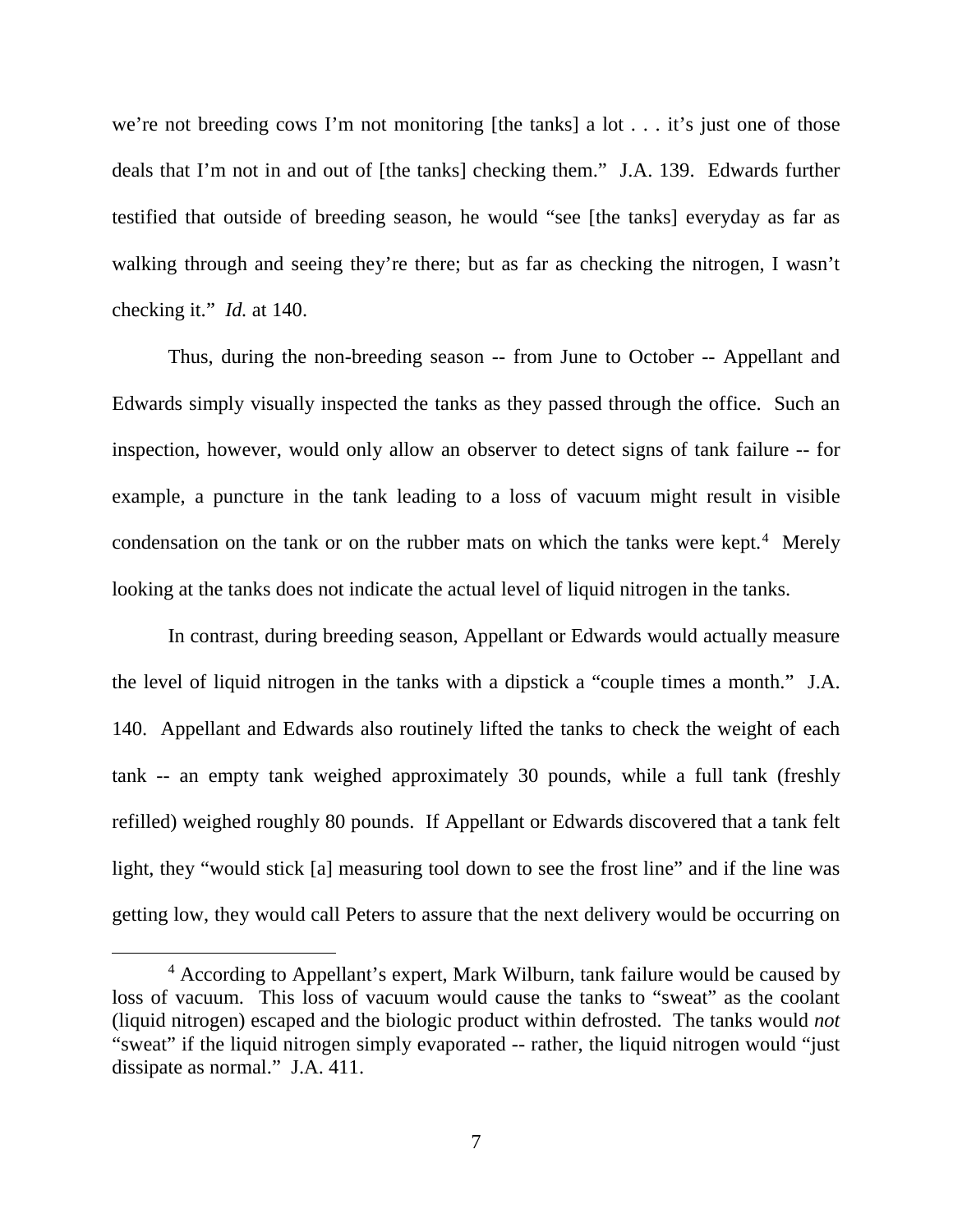schedule. *Id.* at 333. According to Appellant, calling Peters to confirm that he would be filling the tanks soon happened "very few times." *Id.* at 334.

## 3.

### *Tank Refill Process*

Appellant did not keep track of when the tanks were refilled. Genex's technician, Peters, did not call ahead when he came to fill the tanks. Instead, Peters would simply enter Edwards's unlocked office, take the tanks to his truck, fill the tanks with liquid nitrogen, return the tanks, and leave a receipt on Edwards's office desk. These receipts - printed on half sheets of green paper -- indicated that Peters had been at the farm and had filled the tanks on that day. However, Edwards testified he "never really kept up with those little green pieces of paper that [Peters] would leave" and did not regularly retain the receipts for his records. J.A. 138. After Peters had serviced the tanks, Genex's main office would generate an invoice and send it to Appellant for payment. According to Genex, the billing date and the service date should match unless the territory sales manager (here, Peters) made a mistake in entering the sale information. The invoice date, on the other hand, reflects the date that the invoice was actually generated, not the date of service.

Peters would also typically note the date of service on a hanging tag attached to a tank. Appellant noted that Peters "signed [the tag] each and every time that he c[a]me and filled the tank except [August 31, 2015] the last time that he filled it up." J.A. 330. Regardless, Appellant conceded that he did not check the hanging tag with any regularity, because there had not been any issues with nitrogen levels in the past. *See id.* at 162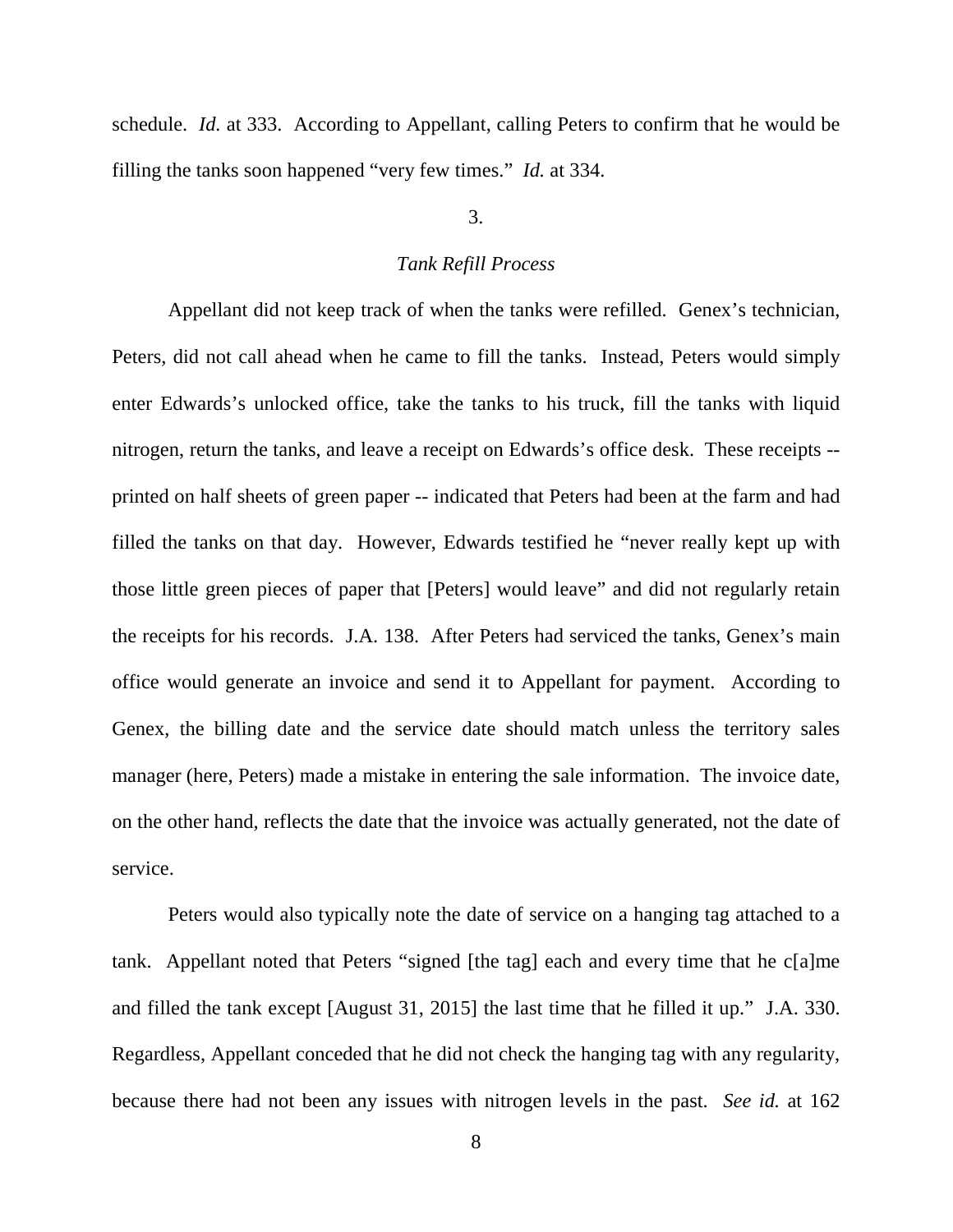(Appellant's deposition) ("I didn't pay a lot of attention to that tag until this happened . . . . Before that there was never an opportunity for me to see [Peters] didn't date it.").

4.

#### *Cancellation of the Agreements*

On July 13, 2015, Peters filled Appellant's tanks and noted the date of service on the hanging tag. Peters testified that he left a receipt, as was his custom, on Edwards's desk in the office.

On September 23, 2015, Appellant received a letter (dated September 17, 2015) from Genex, which stated that Genex would no longer be providing liquid nitrogen services in Appellant's area and thus would not be filling Appellant's tanks again. The letter expressly stated that Appellant's "tank was last serviced on 8/31/2015 to allow [Appellant] time to find a new provider." J.A. 244. The letter was accompanied by an invoice for seven filled tanks, dated August 31, 2015. Critically, however, there was no August 31 delivery. Neither the cancellation letter nor the invoice contained any indication that the last fill date was actually July 13, as opposed to August 31. Based upon this, Appellant believed that the tanks would need to be refilled in mid-October. But, Appellant did not verify the liquid nitrogen levels in the tanks.

While the Agreements provide that Genex would give 60 days' notice of termination, Genex admits that it did not provide such notice. *See* J.A. 420 (Genex's interrogatory responses) ("The failure to provide the full 60 day termination notice was an inadvertent error."). Rather, the September 17, 2015 cancellation letter expressly stated that termination of the Agreement was effective upon Appellant's receipt of the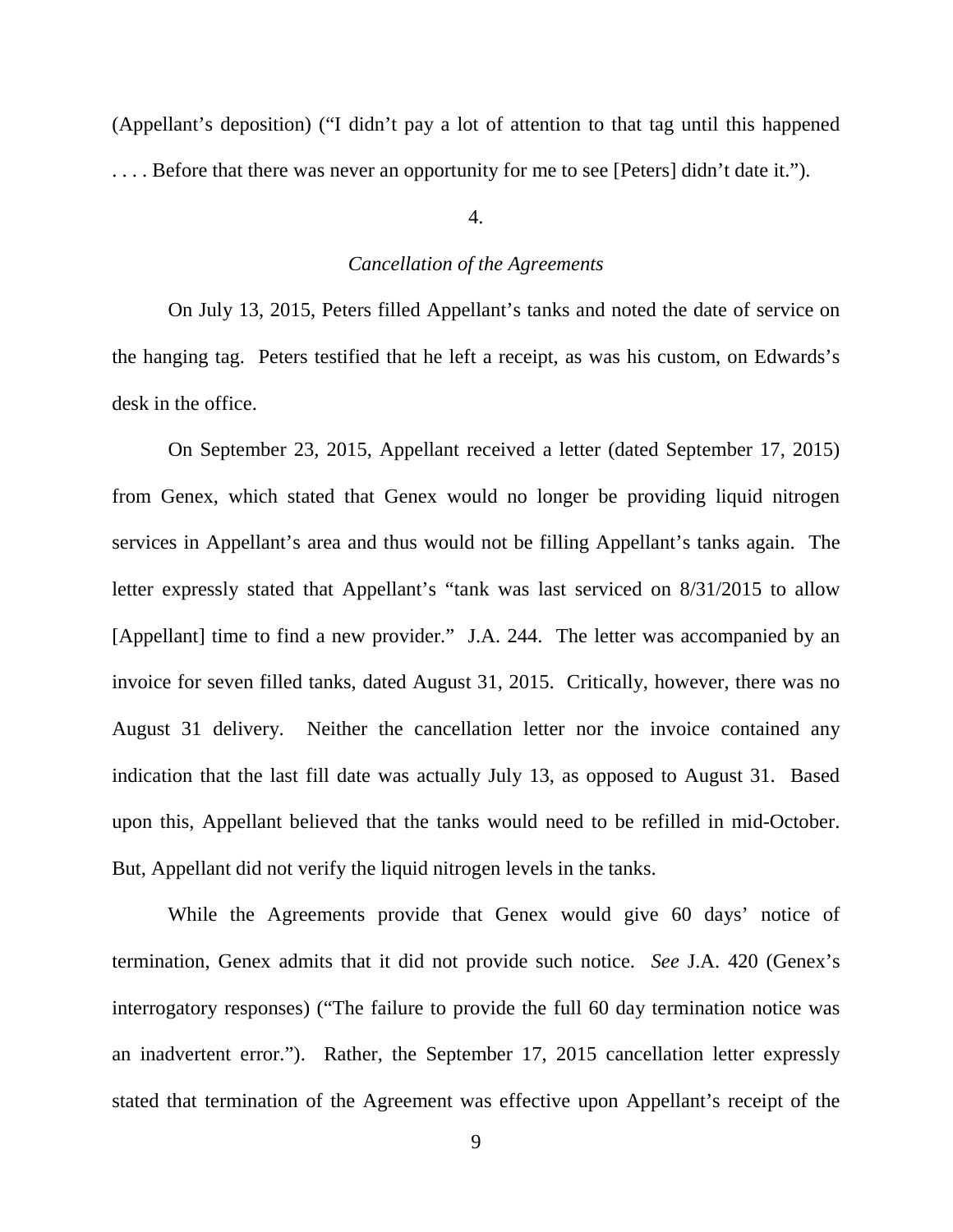letter. According to Genex, it did not give 60 days' notice of termination because it was not only ending its contract with Appellant but ceasing all liquid nitrogen services in Appellant's area.

5.

## *Discovery of the Empty Tanks*

On October 12, 2015, Edwards "discovered that four of the seven tanks were completely empty and the other[s] were extremely low." J.A. 74. At that point, Edwards says he first called and left a message for Peters, which was not returned. Edwards then contacted Appellant, who also attempted, unsuccessfully, to contact Peters. Edwards then called another liquid nitrogen supplier in an effort to fill the tanks. Edwards was able to have the tanks filled shortly after. But, despite the quick refill of liquid nitrogen, four of the seven tanks suffered losses of semen and embryos.

After Appellant learned of the empty tanks, Appellant checked the hanging tag on the tank and noticed, for the first time, that Peters had not written down an August 31 fill date. Rather, the last fill date noted on the tag was July 13, 2015. According to Appellant, he did not check the tag previously because, "there was never an opportunity for [him] to see [Peters] didn't date it." J.A. 332.

Prior to October 12, the last time either Appellant or Edwards actually checked the levels of liquid nitrogen in the tanks was June or July of 2015. *See* J.A. 382 (Edwards's deposition) ("Q: And then how often between June or July and October do you monitor the tanks? A: I mean, I see them everyday as far as walking through and seeing they're there; but as far as checking the nitrogen, I wasn't checking it."). At his deposition,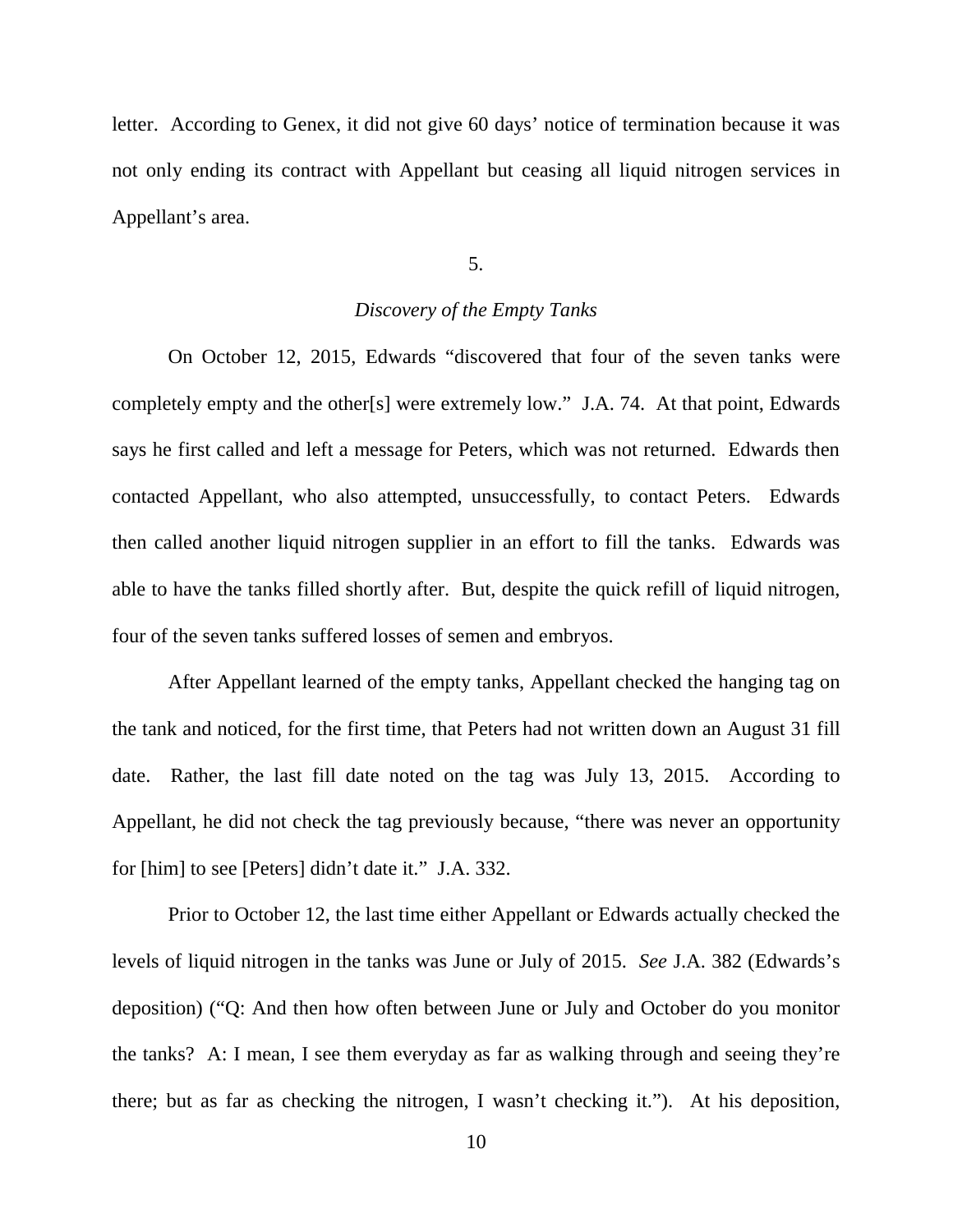Edwards testified that "the last time [he] was in [the tanks] . . . would have been somewhere [in] June, or first of July, something like that, was probably the last time [he] was in [the tanks]." *Id.* at 385.

On October 14, 2015, Appellant again attempted to contact Genex. Appellant wrote a letter to Genex, which informed Genex of the error and the resulting financial loss. According to Genex, it was "unsure that it received the letter." J.A. 422. Regardless, Genex did not respond to either Appellant's letter or calls.

B.

### *Procedural History*

On March 24, 2016, Appellant and Edwards filed a complaint against Genex in the Eastern District of North Carolina. They raised a single claim of breach of contract, predicated on Genex's failure to timely deliver and properly invoice liquid nitrogen.

## 1.

## *The First Motion to Amend*

On December 14, 2016, Appellant filed his first motion to amend the complaint. Specifically, Appellant sought to amend the complaint to remove Edwards as a plaintiff (leaving himself as the only plaintiff) and to add a UDTPA claim. The UDTPA claim was based upon Genex's failure to return Appellant's phone calls, invoicing of Appellant for an August 31, 2015 delivery that did not occur, and the failure to promptly invoice Appellant.

On April 13, 2017, the district court granted the motion to amend insofar as it sought to remove Edwards as a plaintiff but denied the motion insofar as it sought to add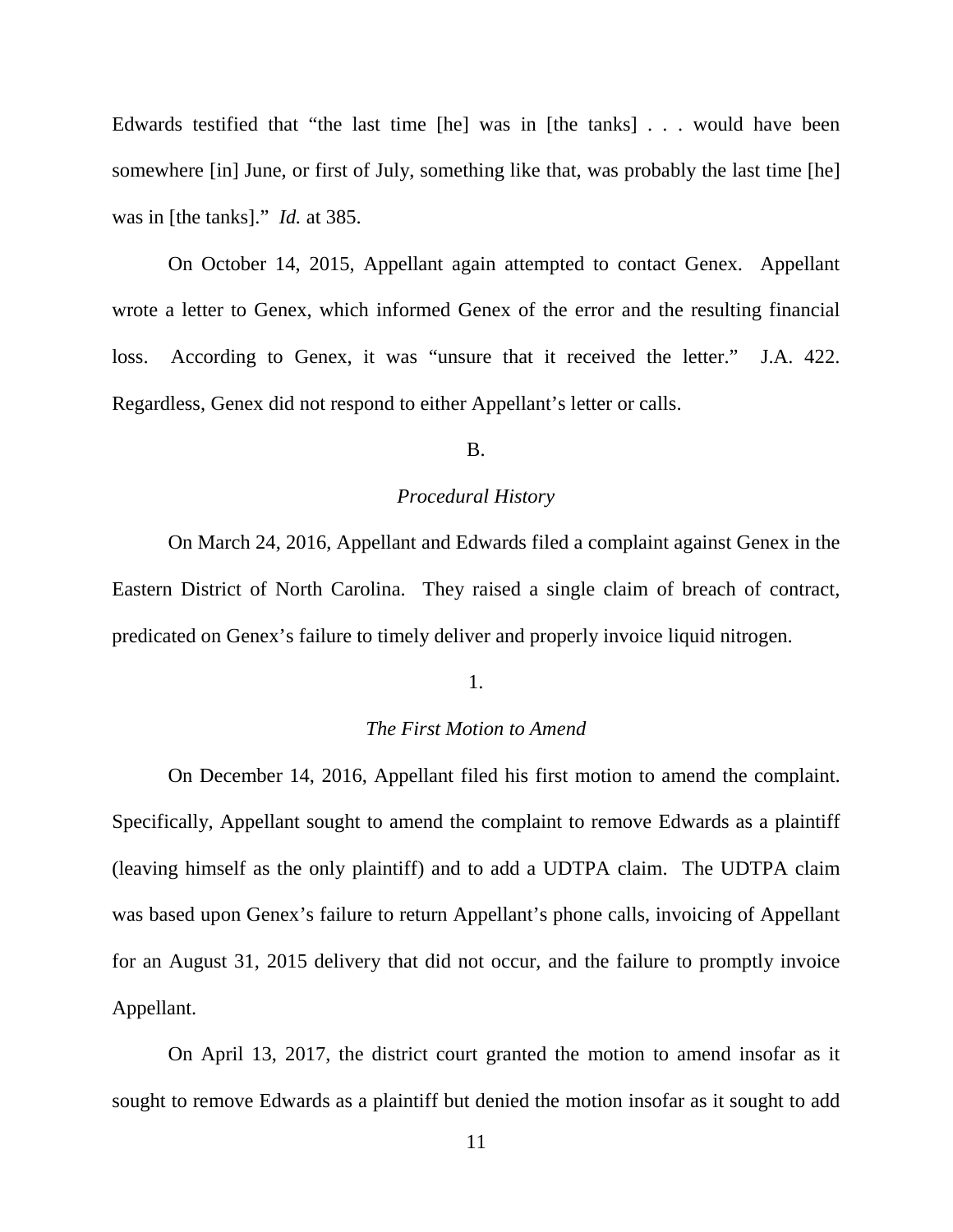a UDTPA claim. The district court concluded that such an amendment would be futile, because Appellant's amended complaint only "cites to [Genex's] irresponsible and unprofessional conduct as well as its inattention to detail," which the district court found was "simply insufficient to support the aggravating circumstances necessary to sufficiently allege a UDTP[A] claim." J.A. 47.

## 2.

## *Deposition of Peters*

On February 16, 2017, after Appellant filed his first motion to amend but before the district court ruled on the motion, Appellant deposed Peters. Peters testified that if Appellant had tried to call him -- as Appellant alleged -- he would not have been able to respond to the call after the date of termination. Specifically, Peters stated that Genex told him "after a cancellation was sent, [he was] not allowed . . . to sell or to reach out to [Appellant] anymore." J.A. 84. Peters was notified of the cancellation of Appellant's contract on September 17, 2015, a month before Appellant discovered the empty tanks. Peters further testified that, as of July 14, 2015 (the day after Peters filled Appellant's tanks for the last time), it was Appellant's responsibility -- not Genex's -- to monitor the tanks.

## 3.

## *The Second Motion to Amend*

On May 5, 2017, Appellant filed a second motion to amend the complaint. Appellant again sought to amend the complaint to add a UDTPA claim. In support of his motion, Appellant conceded that the district court had previously denied his very similar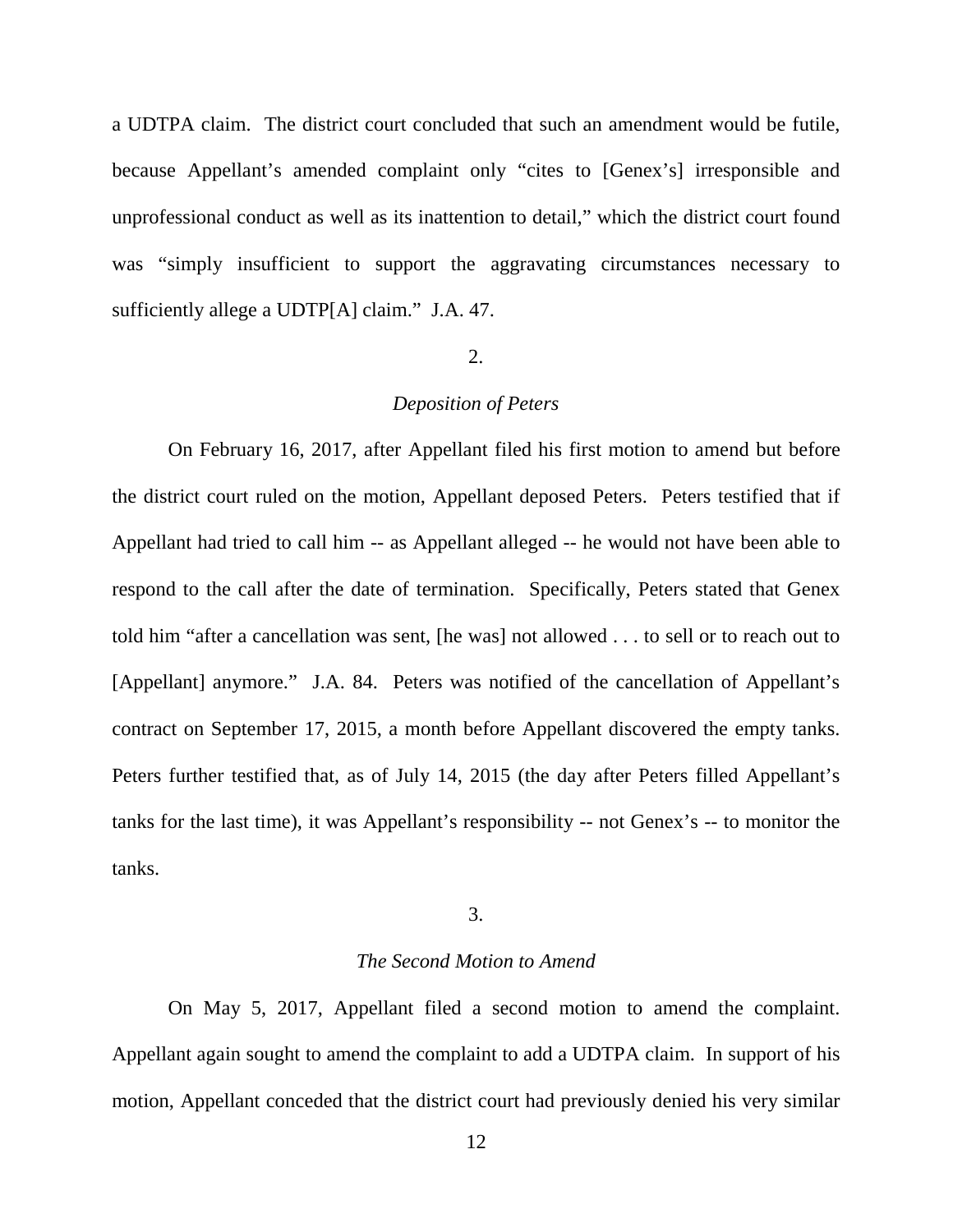motion to amend but Appellant believed that the denial was a result of counsel's inarticulate phrasing of the claim. Further, Appellant proffered that, since the first motion to amend was filed, Peters had been deposed and testified that Genex had instructed him not to contact Appellant after the cancellation was sent. Appellant alleged that this (in addition to the allegations Appellant raised in his first motion to amend) was immoral, unethical, and misleading. Therefore, Appellant argued, the district court should grant the motion to amend the complaint to include a UDTPA claim.

On September 7, 2017, the district court denied Appellant's second motion to amend. Specifically, the district court found that Appellant "failed to plead any substantial aggravating circumstances surrounding the alleged breach of contract to support his [UDTPA] claim" and instead relied on the same allegations of "dilatory, irresponsible, and unprofessional acts" that the district court had previously held "are simply insufficient." J.A. 107–08. The district court further noted that "while Mr. Peters'[s] deposition was taken after [Appellant's] first motion to amend was filed, it was taken three days prior to the motion to amend being submitted to the undersigned, and [Appellant] failed to notify the Court of its existence during the pendency of the motion to amend." *Id.* at 108. Regardless, the district court found that Peters's deposition testimony did "not reveal substantial aggravating factors." *Id.* Therefore, the district court again held that amendment of Appellant's complaint to add a UDTPA claim would be futile.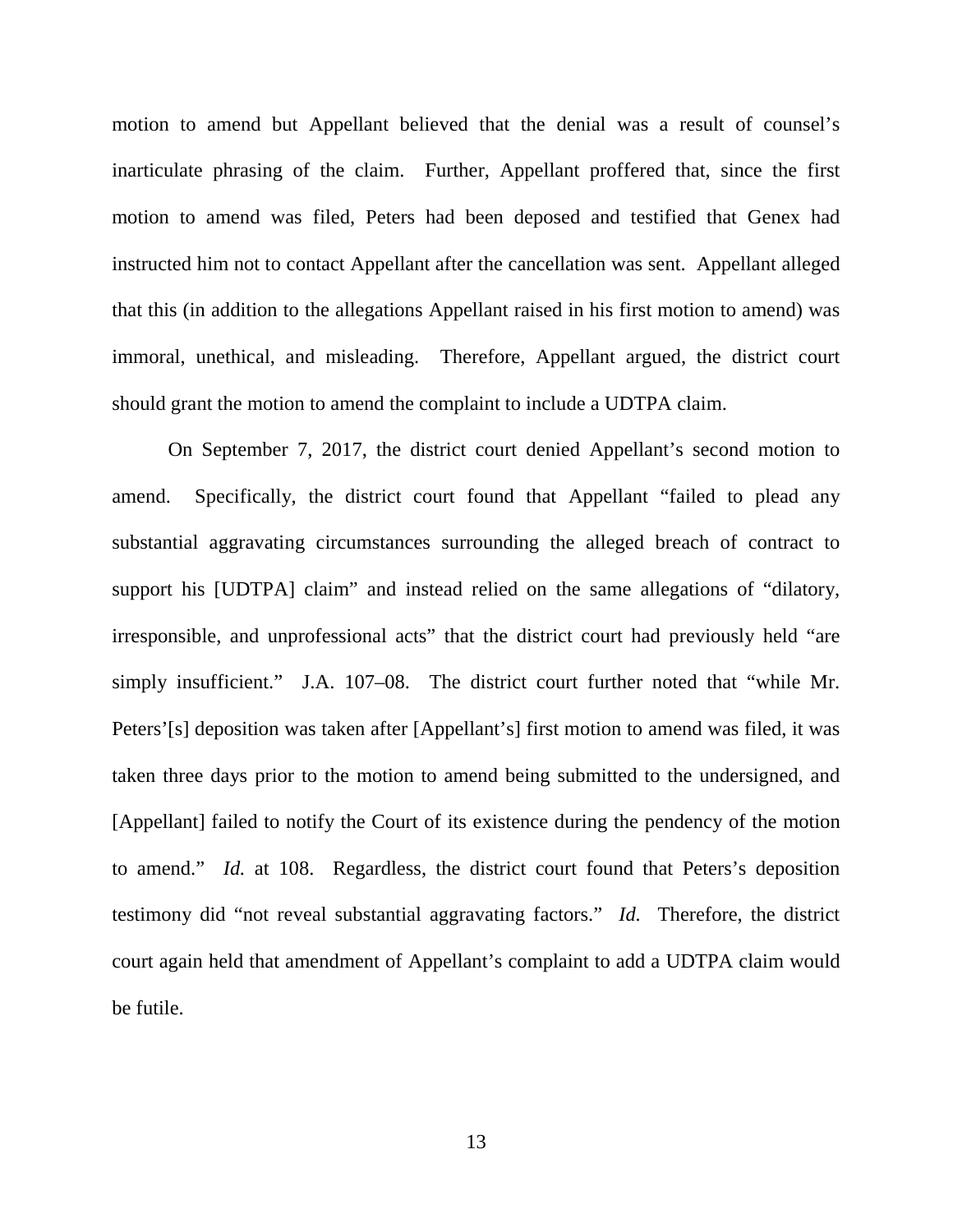# 4.

## *Dismissal of the Action*

a.

## *Genex's Motion*

On September 8, 2017, Genex filed a motion for summary judgment. Genex presented two arguments in support of this motion. First, Genex argued there was no evidence that Genex breached its contract with Appellant, and if there was a breach, the breach was not material. Second, Genex asserted, even if the court determined that Genex had materially breached the contract, "the terms of the contract contained a limitation of damages clause associated with loss of embryos" and, therefore, Genex was entitled to partial summary judgment as to "whether [Appellant] was entitled to recover damages associated with loss of embryos." J.A. 110.

In response, Appellant asserted, first, that Genex had materially breached the Agreements by: (1) failing to deliver liquid nitrogen on August 31, 2015; and (2) failing to give 60 days' notice. Second, Appellant argued that he did not breach the contract with Genex by failing to routinely monitor the tanks because: (1) there was only an oral agreement between the parties, not a valid written contract, and thus there was no monitoring requirement; and (2) Appellant regularly monitored the tanks by visual inspection. Finally, Appellant argued that Genex should be equitably estopped from raising the argument that Appellant breached a contract by failing to routinely monitor the tanks, because Appellant had reasonably relied on Genex's misrepresentation that the tanks had been filled on August 31.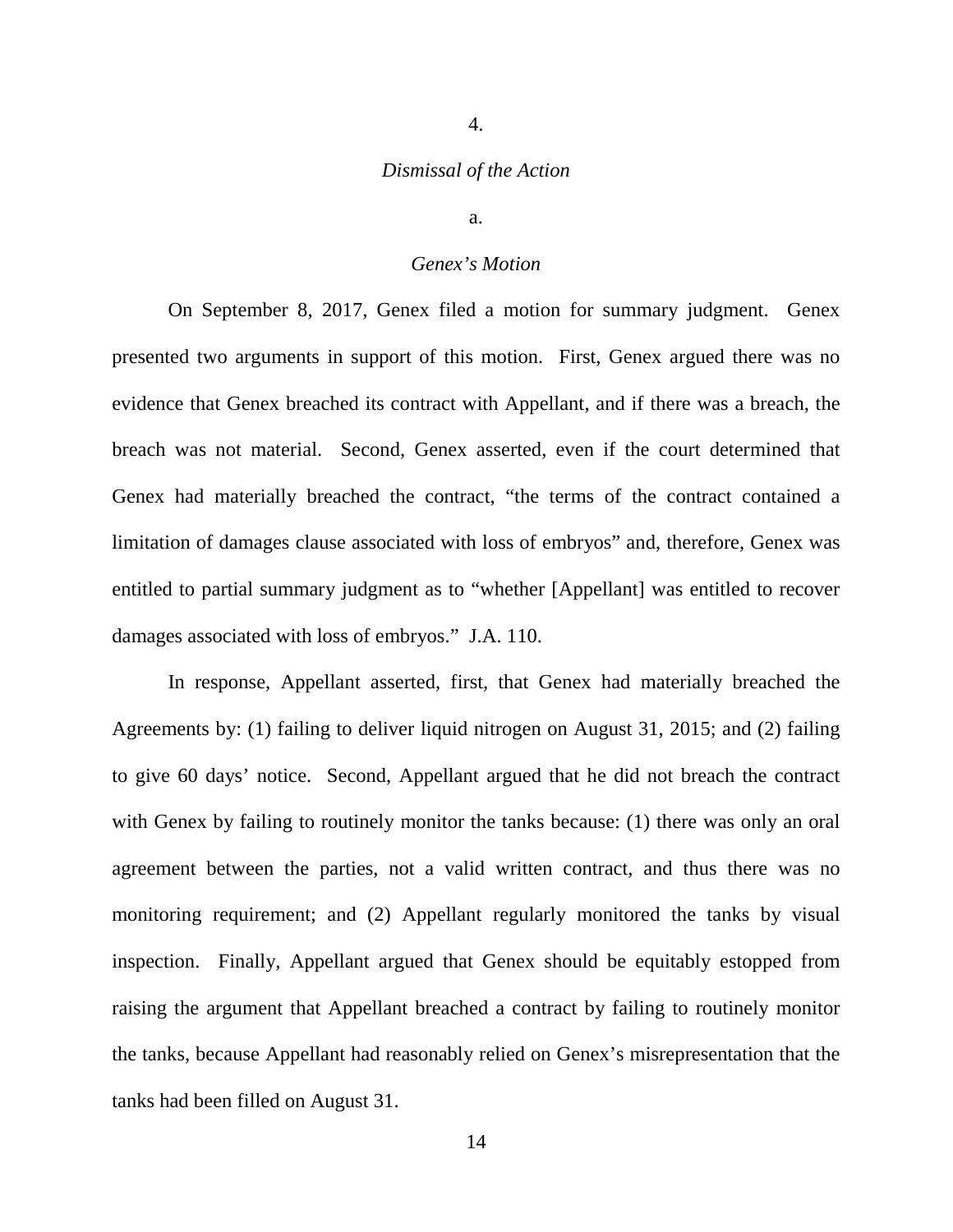Appellant also asserted that there was no enforceable written contract between the parties because: (1) Appellant had not signed the Agreements; (2) Edwards lacked authority to sign the Agreements on Appellant's behalf; (3) Edwards signed the Agreements on the wrong line; (4) the limitation of damages clause was unenforceable due to ambiguity or unconscionability; and (5) Edwards is dyslexic and could not understand the Agreements.

## b.

#### *Appellant's Motion*

On September 14, 2017, Appellant filed a motion for judgment on the pleadings or, in the alterative, for summary judgment. Appellant argued that he was entitled to judgment in his favor based upon "the allegations of [Appellant's] Complaint and the admissions of [Genex's] Answer." J.A. 264. Specifically, Appellant asserted that his complaint and Genex's answer established that: (1) "there was an agreement between the parties for the delivery of Liquid Nitrogen"; (2) "timely and adequate delivery of the Liquid Nitrogen is essential to the elite reproduction process" on which Appellant's business is based; (3) Genex last delivered liquid nitrogen on July 13, 2015, not August 31, and Genex breached the contract by failing to make such delivery on August 31; (4) Genex "sent [Appellant] a 'bill' for \$210.00 for filling the tanks on August 31, 2015 when in fact there was no delivery made"; and (5) Genex erroneously told Appellant it had filled the tanks on August 31. *Id.* at 264–65.

Further, Appellant asserted that the Agreements were invalid because: (1) Edwards lacked authority to bind Appellant to a contract; (2) Edwards signed the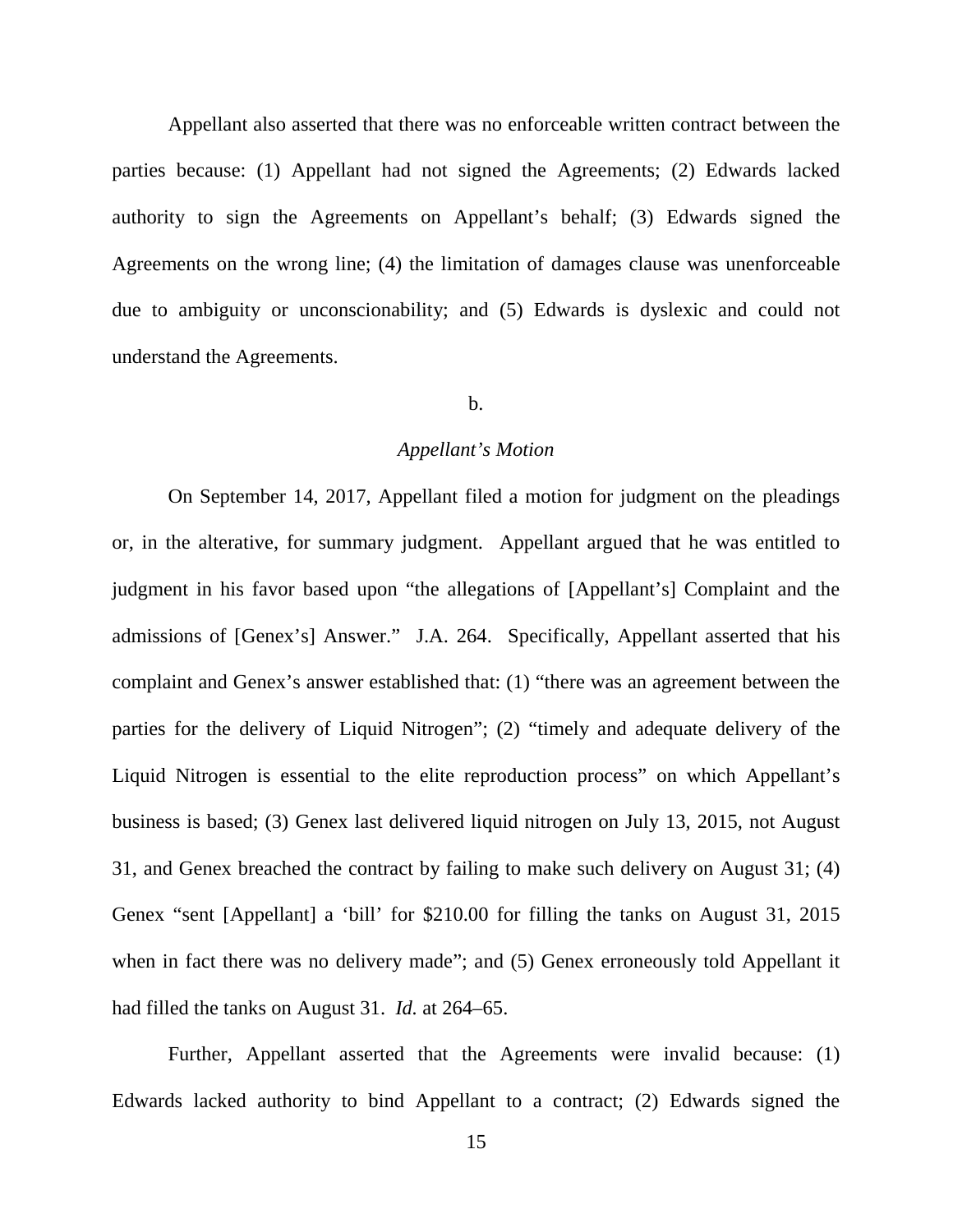Agreements in the wrong place; (3) the "entire agreement" is "ambiguous in many respects"; and (3) the limitation of damages clause is unconscionable. J.A. 275.

In response, Genex argued judgment for Appellant was inappropriate because the valid contract between the parties -- entered into by Edwards on behalf of Appellant - placed the responsibility on Appellant to routinely monitor the liquid nitrogen levels in his tank. Genex further argued, because Appellant failed to routinely monitor the liquid nitrogen levels in his tank, Appellant had breached the Agreements. Finally, Genex argued, even if there was no valid written contract, "there are no facts [pled] establishing the existence of a verbal contract" and, therefore, Appellant could not sustain a breach of contract claim regardless. J.A. 443.

## c.

## *The District Court's Order*

On January 3, 2018, the district court held a hearing on both dispositive motions. Thereafter, on February 8, 2018, the district court granted Genex's motion for summary judgment and denied Appellant's motion for judgment on the pleadings or, in the alternative, summary judgment.

As to Genex's motion for summary judgment, the district court concluded that Appellant had failed to raise a genuine issue of material fact as to whether Genex had breached the contract. Further, the district court found the written "contract terms provided that [Genex] would fill [Appellant's] storage tanks with liquid nitrogen and that [Appellant] would be responsible for monitoring the liquid nitrogen levels in the tanks to prevent loss of or damage to his stored biologic products." J.A. 512. Based upon this,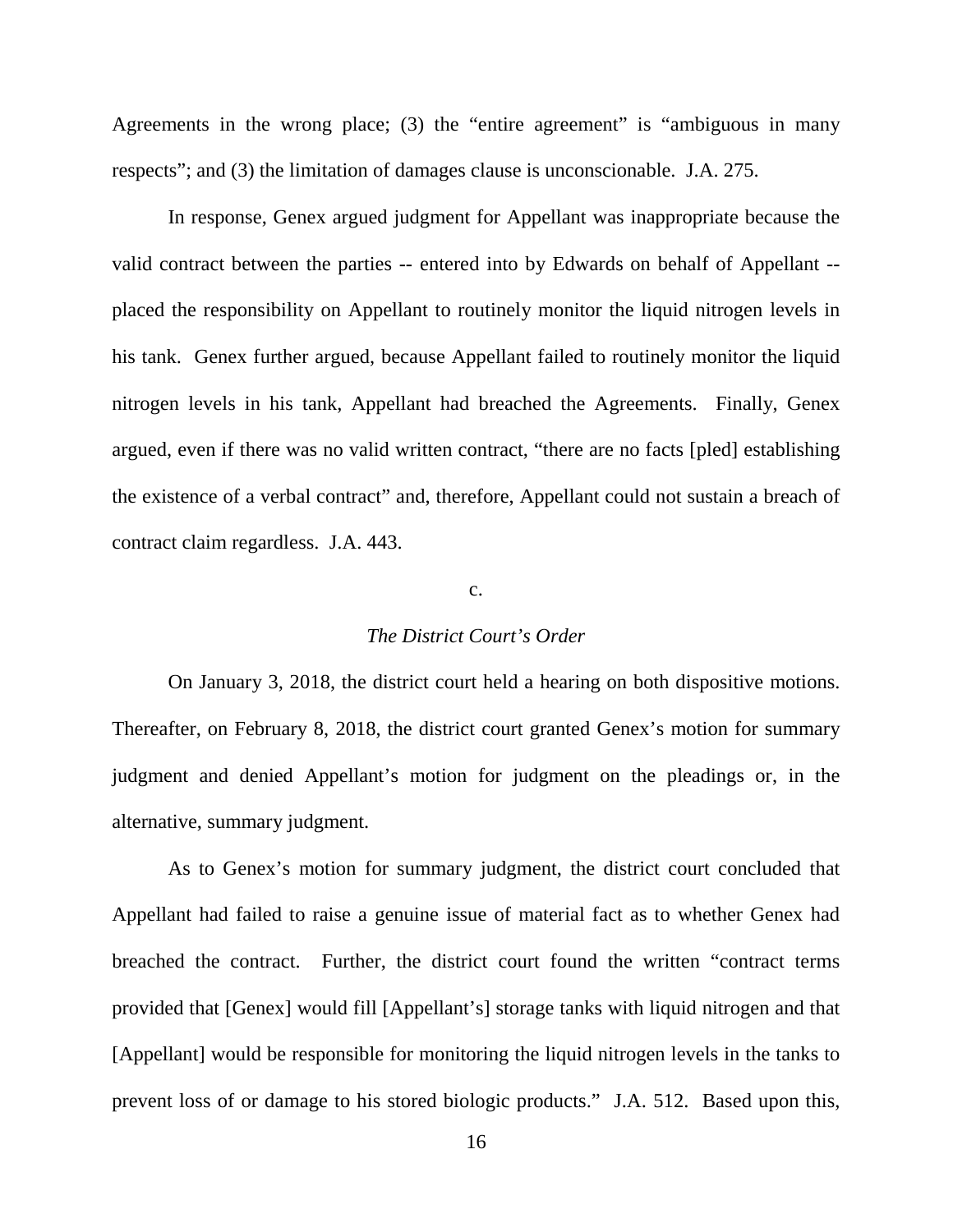the district court found that Genex did not materially breach the contract by failing to deliver liquid nitrogen on August 31, by failing to give 60 days' notice, or by failing to promptly invoice for the tanks. Accordingly, the district court granted Genex's motion for summary judgment and dismissed the action.

As to Appellant's motion, the district court found Appellant's arguments as to the invalidity of the contract unavailing and held "[t]he terms of the contract between [the parties] plainly provide that the responsibility to monitor the liquid nitrogen levels in the storage tanks was solely [Appellant's]." J.A. 509. The district court further held that even if there was no valid written contract, Appellant's motion could not be granted because he "failed to plead or establish the terms of [a] verbal contract." *Id.* at 511. The district court also found that even if Appellant had successfully pled a valid oral contract, Appellant "ha[d] proffered no allegation or evidence that this contract was for a definite term, and thus the oral contract would have been terminable at will by either party." *Id.*

Appellant appeals the district court's orders denying his motion to amend and motion for judgment on the pleadings or, in the alternative, for summary judgment, as well as the district court's order granting Genex's motion for summary judgment.

## II.

#### A.

## *Motions to Amend*

Appellant first argues that the district court erred in denying his motions to amend the complaint to add a UDTPA claim. We review a district court's denial of a motion to amend for abuse of discretion. *See Wilkinson v. Montgomery*, 751 F.3d 214, 220 (4th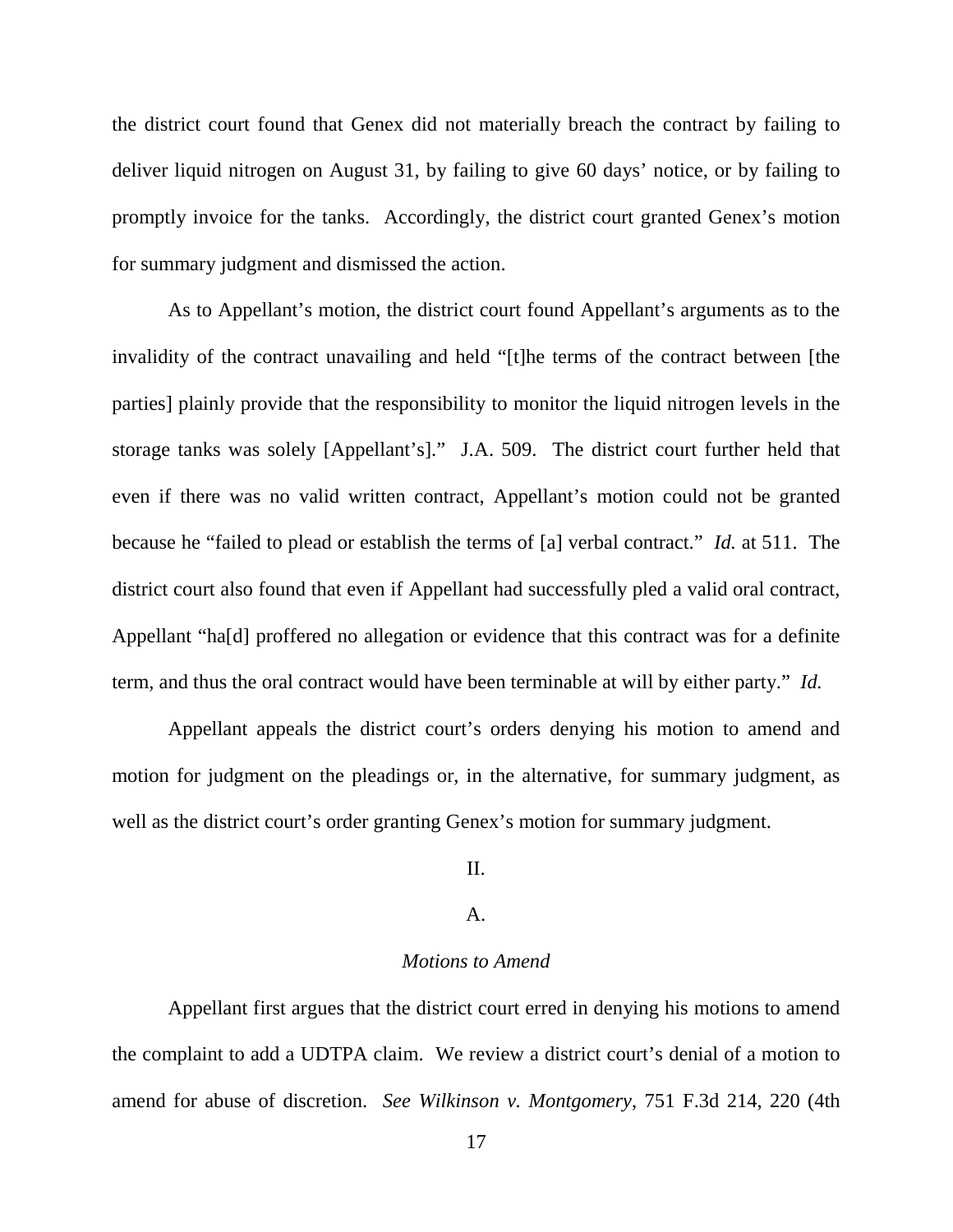Cir. 2014). The district court has broad discretion to deny leave to amend, "so long as it does not outright refuse to grant the leave without any justifying reason." *Equal Rights Ctr. v. Niles Bolton Assocs.*, 602 F.3d 597, 603 (4th Cir. 2010) (internal quotation marks omitted). "A district court abuses its discretion by resting its decision on a clearly erroneous finding of a material fact, or by misapprehending the law with respect to underlying issues in litigation." *Scott v. Family Dollar Stores, Inc.*, 733 F.3d 105, 112 (4th Cir. 2013) (internal quotation marks omitted).

Relevant here, "[a] district court may deny a motion to amend when the amendment would be prejudicial to the opposing party, the moving party has acted in bad faith, or the amendment would be futile." *Equal Rights Ctr.*, 602 F.3d at 603. "A proposed amendment is futile when it is clearly insufficient or frivolous on its face." *Save Our Sound OBX, Inc. v. N.C. Dep't of Transp.*, 914 F.3d 213, 228 (4th Cir. 2019) (internal quotation marks omitted).

Appellant asserts the district court erred in concluding that amendment would be futile. Appellant asserts he successfully pled sufficient facts to support a UDTPA claim. We disagree.

## 1.

## *The Unfair and Deceptive Trade Practices Act*

The UDTPA provides, in part, "Unfair methods of competition in or affecting commerce, and unfair or deceptive acts or practices in or affecting commerce, are declared unlawful." N.C. Gen. Stat. § 75-1.1(a). Under North Carolina law, the elements of a UDTPA claim are: "(1) an unfair or deceptive act or practice or an unfair method of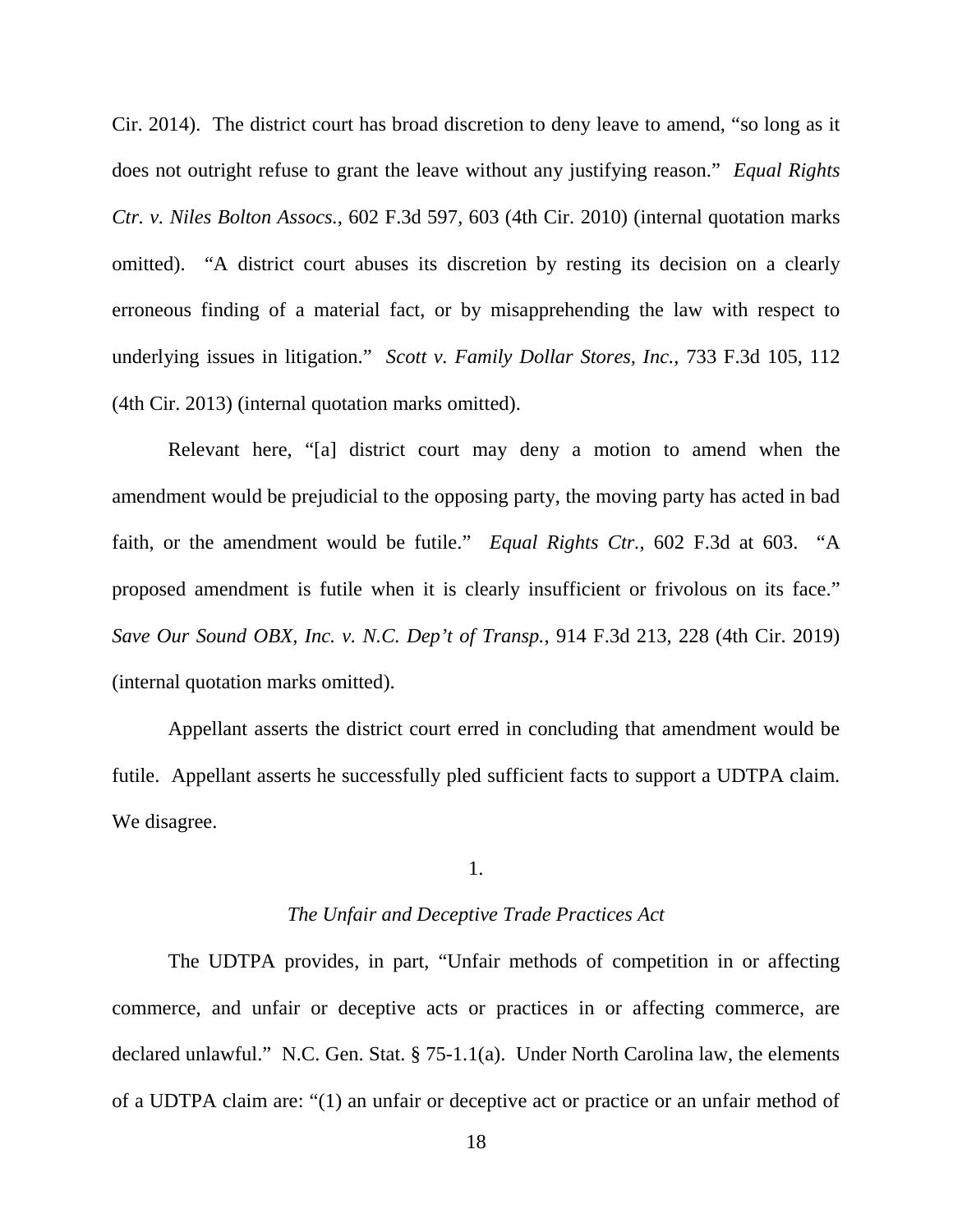competition; (2) in or affecting commerce; (3) that proximately causes actual injury to the plaintiff or to his business." *RD & J Props. v. Lauralea-Dilton Enters.*, 600 S.E.2d 492, 500 (N.C. Ct. App. 2004). To prevail on such a claim, "a plaintiff need not show fraud, bad faith, or actual deception." *Id.* at 500–01. Rather, "it is sufficient if a plaintiff shows that a defendant's acts possessed the tendency or capacity to mislead or created the likelihood of deception." *Id.* at 501.

Critically, to plead a successful UDTPA claim, a plaintiff must allege *egregious or aggravating circumstances* -- a mere mistake is, generally, insufficient. *See Phelps Staffing, LLC v. C.T. Phelps, Inc.*, 740 S.E.2d 923, 929 (N.C. Ct. App. 2013) (plaintiff had not "alleged any conduct by [defendant] that amounted to anything other than a billing error" and thus failed to establish that this conduct "amounted to egregious or aggravating circumstances"). This is the case because the UDTPA "is not intended to apply to all wrongs in a business setting." *HAJMM Co. v. House of Raeford Farms, Inc.*, 403 S.E.2d 483, 492 (N.C. 1991). "North Carolina courts are extremely hesitant to allow plaintiffs to attempt to manufacture a tort action and allege [a UDTPA claim] out of facts that are properly alleged as a breach of contract claim." *Jones v. Harrelson & Smith Contractors, LLC*, 670 S.E.2d 242, 259 (N.C. Ct. App. 2008), *aff'd by* 677 S.E.2d 453 (N.C. 2009). Accordingly, "[a] mere breach of contract, even if intentional, is not an unfair or deceptive act under [the UDTPA]." *Bob Timberlake Collection, Inc. v. Edwards*, 626 S.E.2d 315, 323 (N.C. Ct. App. 2006). Rather, to successfully plead a UDTPA claim predicated upon a breach of contract, a plaintiff "must show substantial aggravating circumstances attending the breach to recover under the Act." *Eastover*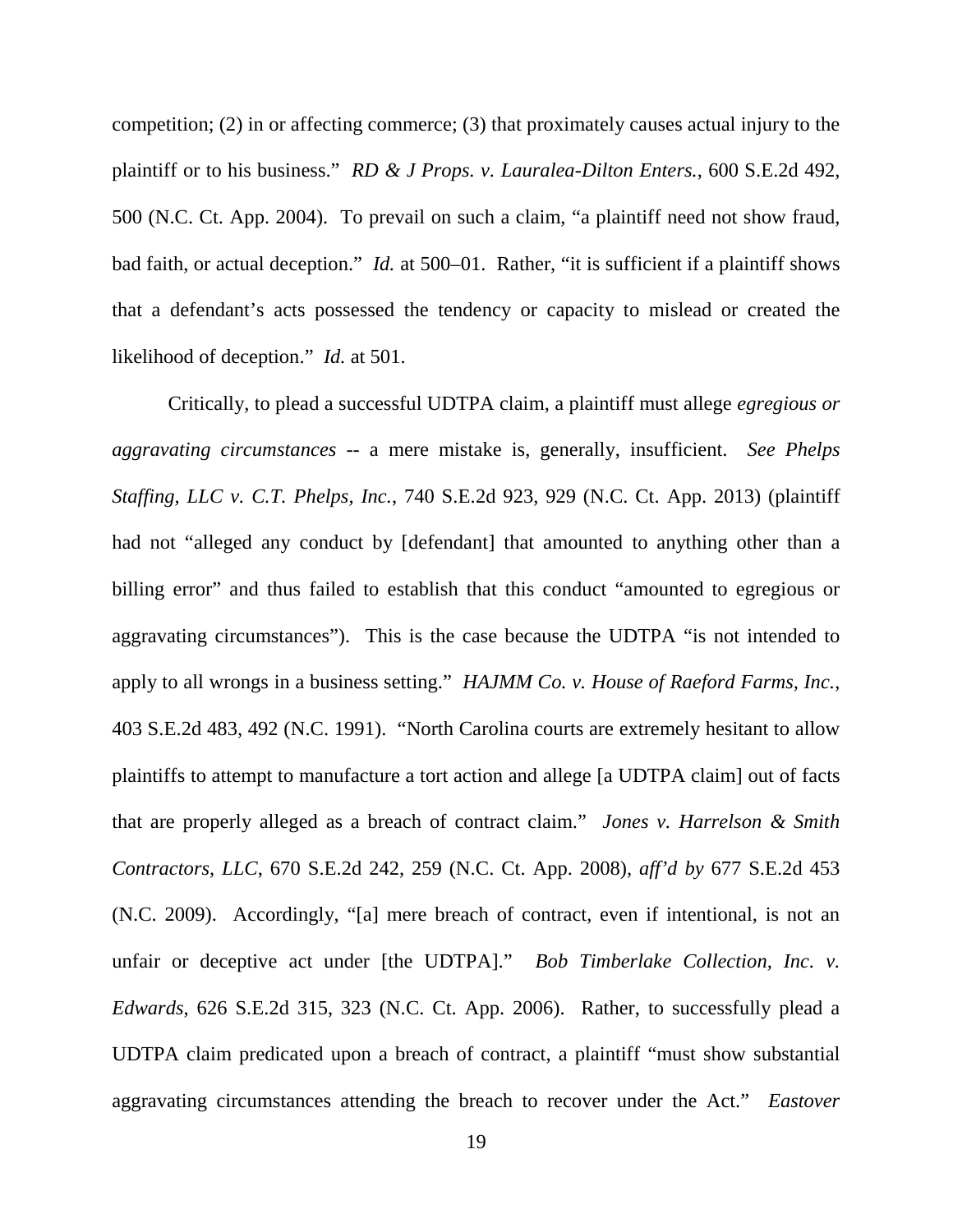*Ridge, LLC v. Metric Constructors, Inc.*, 533 S.E.2d 827, 833 (N.C. Ct. App. 2000) (internal quotation marks omitted).

2.

#### *Appellant's Proposed UDTPA Claim*

Appellant's allegations in support of a UDTPA claim in the proposed amended complaints were, in essence, that: (1) Genex breached the contract between the parties; (2) Genex misrepresented the fill date of the tanks; (3) Appellant relied on the misrepresentation, to his detriment; and (4) Genex instructed its employees to end communications with former customers once the contracts were terminated.

Appellant does not allege that Genex intentionally lied about the final fill date of the tanks, and the undisputed record reflects that the date listed on the cancellation notice and the final invoice were the product of an unfortunate clerical error. Appellant simply failed to allege "any conduct by [Genex] that amounted to anything other than ... [an] error" attending the alleged breach of contract. *Phelps Staffing*, 740 S.E.2d at 929. An error alone is insufficient to "show substantial aggravating circumstances attending the breach." *Watson Elec. Constr. Co. v. Summit Cos.*, 587 S.E.2d 87, 95 (N.C. Ct. App. 2003) (internal quotation marks omitted). This conduct, without more, simply does not amount to the egregious or aggravating circumstances attending a breach of contract necessary to transform an ordinary breach of contract claim into a UDTPA claim. *See Jones*, 670 S.E.2d at 259.

Finally, while Appellant relies heavily upon the disproportionate consequences of this error in support of his motions to amend (the loss of highly valued biological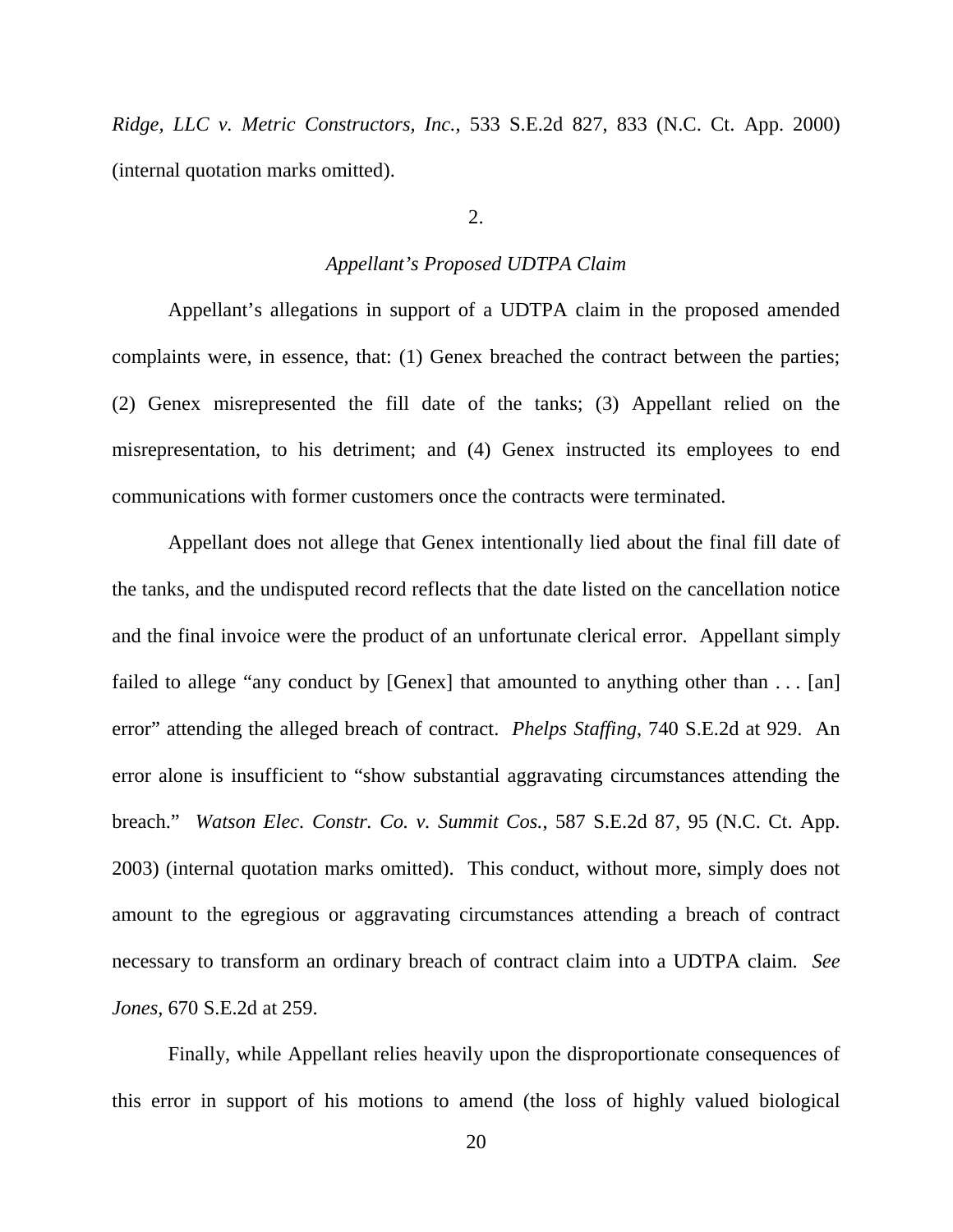products), this argument is also insufficient. A successful UDTPA claim requires aggravating or egregious circumstances *accompanying* a breach of contract. It is not enough to allege aggravating or egregious *results* of a breach. If that were the case, then any contract dispute that results in serious losses could present a valid UDTPA claim, a result North Carolina courts have repeatedly rejected. *See, e.g.*, *Jones*, 670 S.E.2d at 259 ("North Carolina courts are extremely hesitant to allow plaintiffs to attempt to manufacture a tort action and allege [a] UDTP[A claim] out of facts that are properly alleged as a breach of contract claim."); *Bartolomeo v. S.B. Thomas, Inc.*, 889 F.2d 530, 535 (4th Cir. 1989) ("[A] plaintiff must show substantial aggravating circumstances *attending* the breach to recover under the [UDTPA] . . . ." (emphasis supplied)).

Accordingly, we affirm the district court's denial of Appellant's motions to amend.

#### B.

## *Contract Claim*

1.

Appellant argues that the district court erroneously granted judgment in favor of Genex for two reasons.

First, Appellant argues that there is no valid written contract between the parties. But, if we were to determine that a valid written contract does exist, Appellant argues that (1) Genex breached the contract; (2) he satisfactorily complied with the monitoring requirement of the contract by visually monitoring the tanks; and (3) even if he did not comply with the monitoring requirement, Genex should be estopped from defensively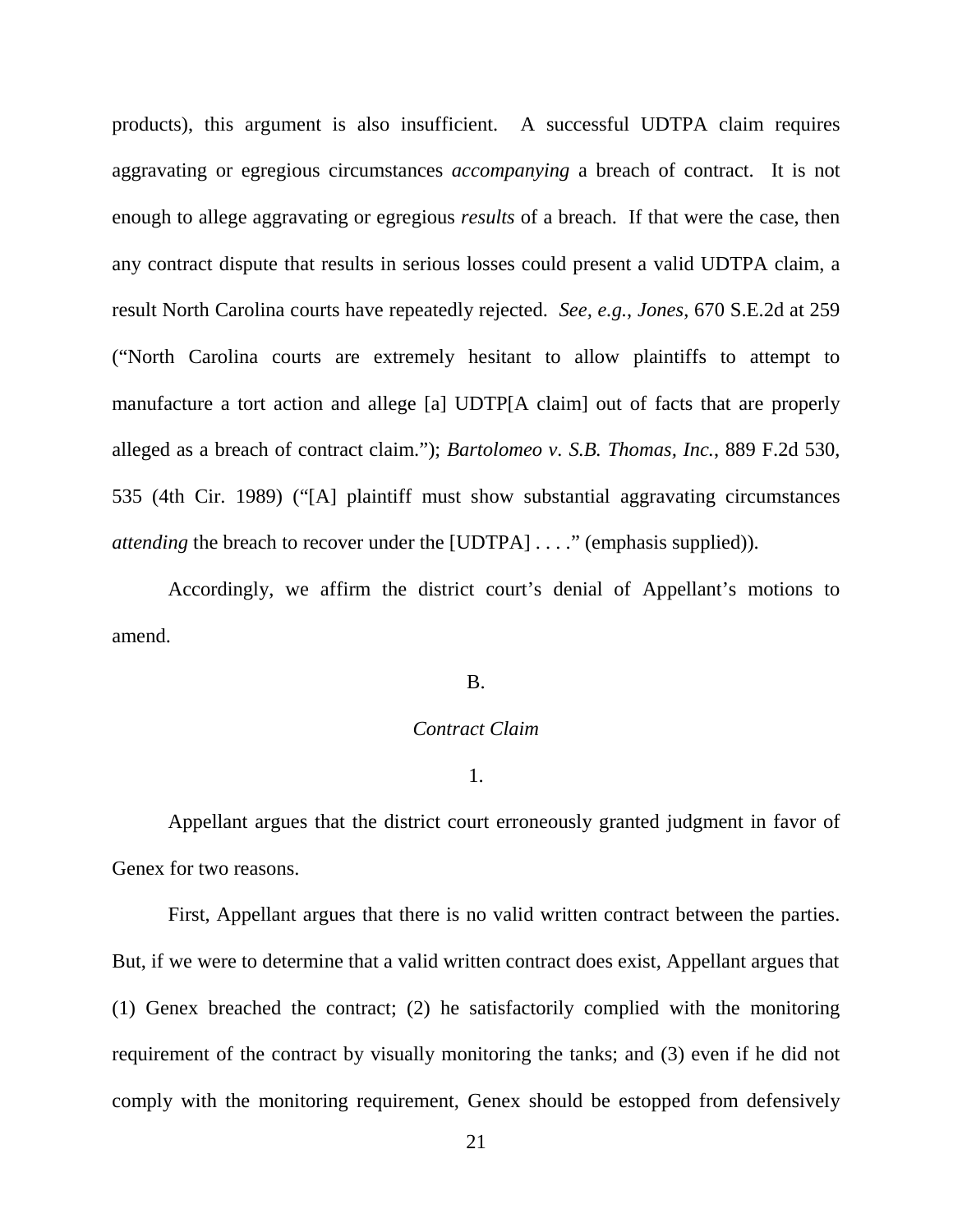asserting as much. Second, Appellant asserts that there is a valid oral contract between the parties that Genex breached by failing to deliver liquid nitrogen on August 31.

Regardless of whether we conclude that there is a written contract, an oral contract, or no contract at all, the result is the same: Appellant has no valid claim for breach of contract.

2.

We review a district court's grant of summary judgment de novo. *See Gen. Ins. Co. of Am. v. United States Fire Ins. Co.*, 886 F.3d 346, 353 (4th Cir. 2018). We also "review de novo the district court's ruling on a motion for judgment on the pleadings pursuant to Federal Rule of Civil Procedure 12(c), and in doing so, apply the standard for a Rule 12(b)(6) motion." *W.C. & A.N. Miller Dev. Co. v. Cont'l Cas. Co.*, 814 F.3d 171, 175–76 (4th Cir. 2016).

A district court may grant summary judgment only "if the movant shows that there is no genuine dispute as to any material fact and the movant is entitled to judgment as a matter of law." Fed. R. Civ. P. 56(a). While we take the facts in the light most favorable to the non-moving party, "it is ultimately the nonmovant's burden to persuade us that there is indeed a dispute of material fact. [He] must provide more than a scintilla of evidence -- and not merely conclusory allegations or speculation -- upon which a jury could properly find in [his] favor." *CoreTel Va., LLC v. Verizon Va., LLC*, 752 F.3d 364, 370 (4th Cir. 2014) (citation omitted). "A dispute is genuine if a reasonable jury could return a verdict for the nonmoving party." *Jacobs v. N.C. Admin. Office of the Courts*, 780 F.3d 562, 568 (4th Cir. 2015) (internal quotation marks omitted).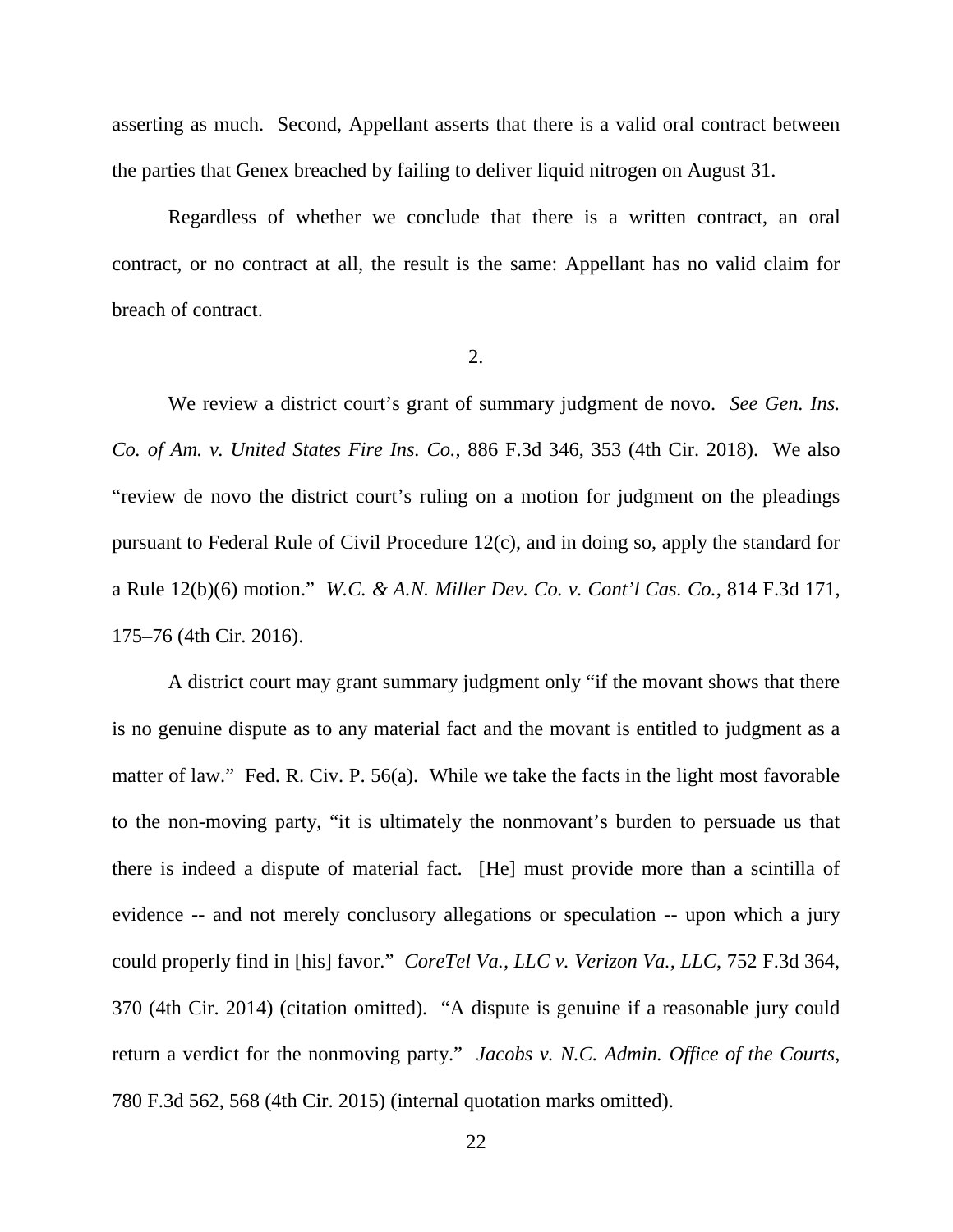Under North Carolina law, "[t]he elements of a claim for breach of contract are (1) existence of a valid contract and (2) breach of the terms of that contract." *Poor v. Hill*, 530 S.E.2d 838, 843 (N.C. Ct. App. 2000). "Courts may enter summary judgment in contract disputes because they have the power to interpret the terms of contracts." *McKinnon v. CV Indus., Inc.*, 713 S.E.2d 495, 500 (N.C. Ct. App. 2011). "Where the language of a contract is plain and unambiguous, the construction of the agreement is a matter of law; and the court . . . must construe the contract as written, in the light of the undisputed evidence as to the custom, usage, and meaning of its terms." *Hodgins v. Brighton*, 674 S.E.2d 444, 446 (N.C. Ct. App. 2009) (internal quotation marks omitted).

Appellant argues, first, that there is no written contract. Appellant argues, instead, that there is an oral contract that governs the parties' relationship.

#### a.

## *Written Contract*

Appellant argues that no written contract exists. Alternatively, Appellant argues that if the Agreements are valid written contracts, the district court should not have granted judgment in Genex's favor, because Genex should have been equitably estopped from asserting that Appellant had breached the contract by failing to routinely monitor the liquid nitrogen levels in the tanks. We first address Appellant's equitable estoppel argument.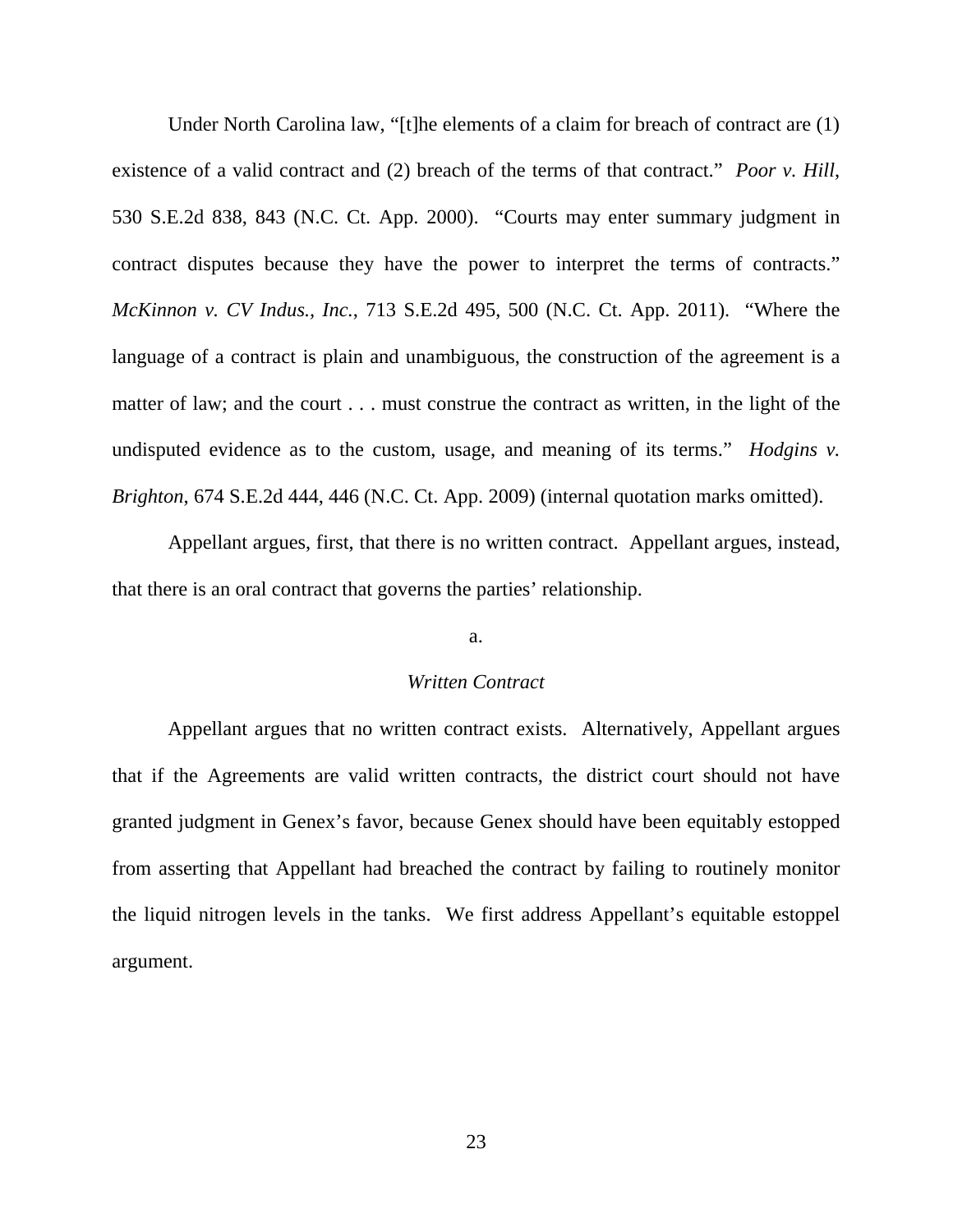## *Equitable Estoppel*

Appellant argues that Genex should be estopped from asserting that he failed to monitor the liquid nitrogen levels because Appellant reasonably relied upon Genex's misrepresentation that the tanks were filled on August 31. Specifically, Appellant argues that, although he could have discovered the true fill date "by being overly diligent," he "was not required to make extensive inquiry under the circumstances." Appellant's Br. 25.

To determine whether equitable estoppel applies, the court must weigh the conduct of both parties "in the balances of equity and the party claiming the estoppel no less than the party sought to be estopped must conform to fixed standards of equity." *Hawkins v. M. & J. Fin. Corp.*, 77 S.E.2d 669, 672 (N.C. 1953). As relevant here, as to Appellant - the party asserting estoppel -- the elements are:

> (1) lack of knowledge and the means of knowledge of the truth as to the facts in question; (2) reliance upon the conduct of the party sought to be estopped; and (3) action based thereon of such a character as to change his position prejudicially.

*Wade S. Dunbar Ins. Agency v. Barber*, 556 S.E.2d 331, 336 (N.C. Ct. App. 2001). "A party cannot rely on equitable estoppel if it was put on inquiry as to the truth and had available the means for ascertaining it." *Id.* (internal quotation marks omitted).

Here, Appellant cannot invoke equitable estoppel against Genex because Appellant cannot establish the first element of equitable estoppel -- lack of knowledge.

i.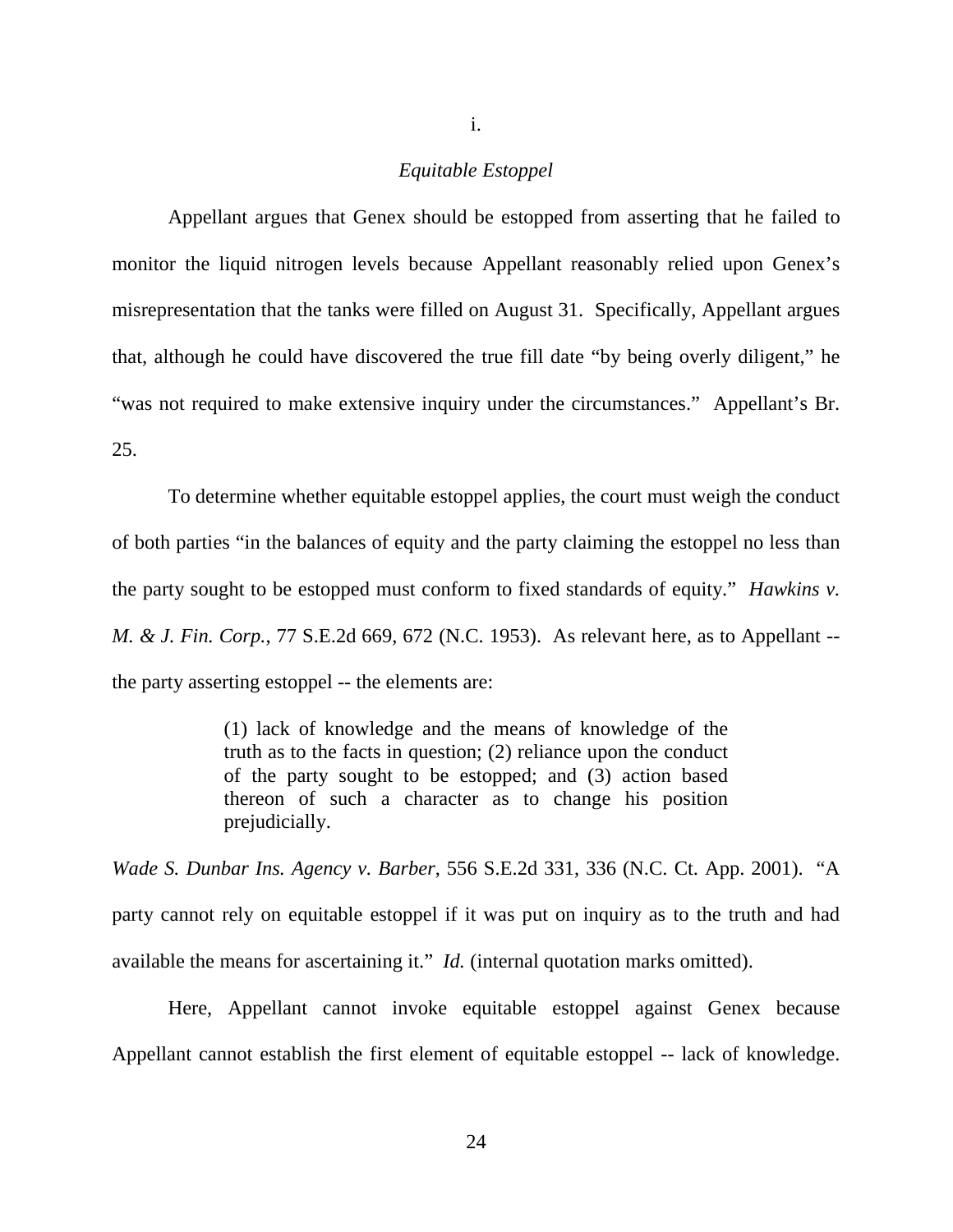The facts clearly reflect that Appellant had "the means of knowledge of the truth as to the facts in question." *Barber*, 556 S.E.2d at 336. Indeed, Appellant conceded as much.

Specifically, Peters testified that (1) he left a receipt on Edwards's desk in the office after he filled the tanks on July 13; and (2) he noted on the hanging tag that the tank was filled on July 13. While Appellant argued during litigation that the tag would not have been reliable because Peters did not note the date of every service, at his deposition, Appellant testified that Peters signed the tag "each and every time that [Peters] c[a]me and filled the tank except [August 31]," J.A. 330, and he had simply not paid attention to the dates on the tag until he discovered the empty tanks, except on rare occasions where Peters was "running a little late from" the last refill of the tanks. *Id.* at 336.

Beyond this admission, Appellant could have learned that the tank had not been filled on August 31 by simply checking the levels of the tank as the Agreements required. Or, Appellant could have learned that the tank had not been filled on August 31 by performing what he himself referred to as "the easiest first check," J.A. 166, lifting the tanks to check the weight. Given that the tanks were to be refilled approximately every twelve weeks, the tanks would have been half of the expected weight of a freshly refilled tank on August 31. Consequently, if Appellant or Edwards had lifted the tank on or after August 31, the difference in weight would have been appreciable and would have clearly indicated that the August 31 fill date could not be accurate. Thus, Appellant certainly had "the means of knowledge of the truth as to the facts in question." *Barber*, 556 S.E.2d at 336.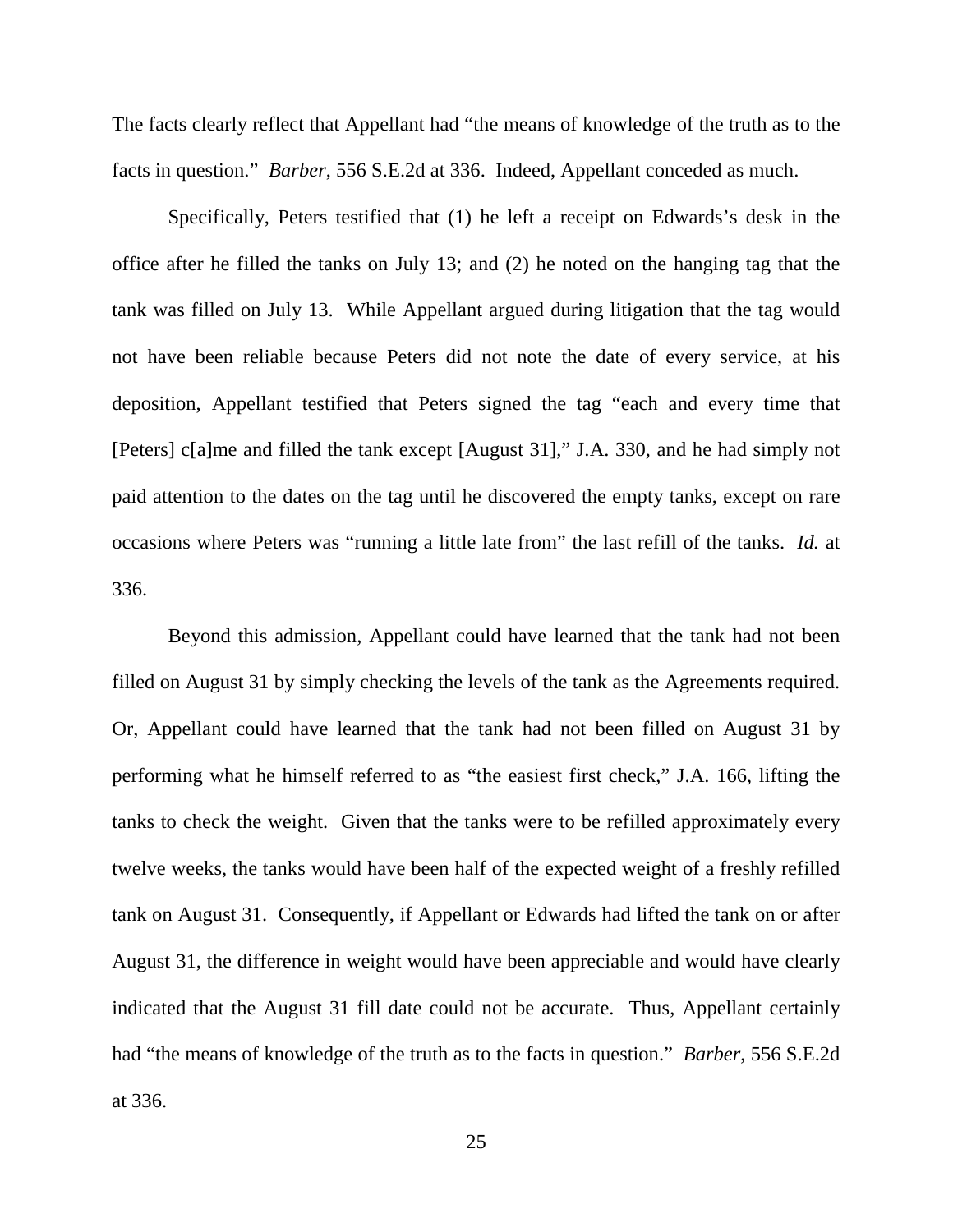Accordingly, like the district court, we hold that Appellant failed to establish an essential element of equitable estoppel.

ii.

#### *Written Contract*

We first address Appellant's argument that Genex breached the written Agreements, then address the possibility that one or more of the tanks is not covered by a valid written contract. Because we reach the same conclusion in either scenario, we need not conclusively determine the Agreements' scope and validity.

The Agreements expressly waive Genex's liability for consequential damages. They each include an "Embryo Storage Policy" providing that "Genex will not accept responsibility or liability for embryos or any other frozen biologic products." J.A. 239– 42. The Agreements further provide that "Genex shall have . . . no liability for special, incidental, indirect, punitive, or consequential damages." *Id.* Finally, they place "full and sole responsibility . . . to monitor [the liquid nitrogen] level routinely" on Appellant. *Id.*

Even if Genex breached the Agreements by terminating them without 60 days' notice, or by providing Appellant inaccurate information about the most recent service date, Appellant's only claimed injury is the loss of semen and embryos -- a consequential damage that the Agreements plainly do not cover. The lost reproductive stock was a "frozen biologic product" for which Genex disclaimed liability. And, the injury could have been avoided if Appellant had performed his responsibility to regularly monitor the tank levels.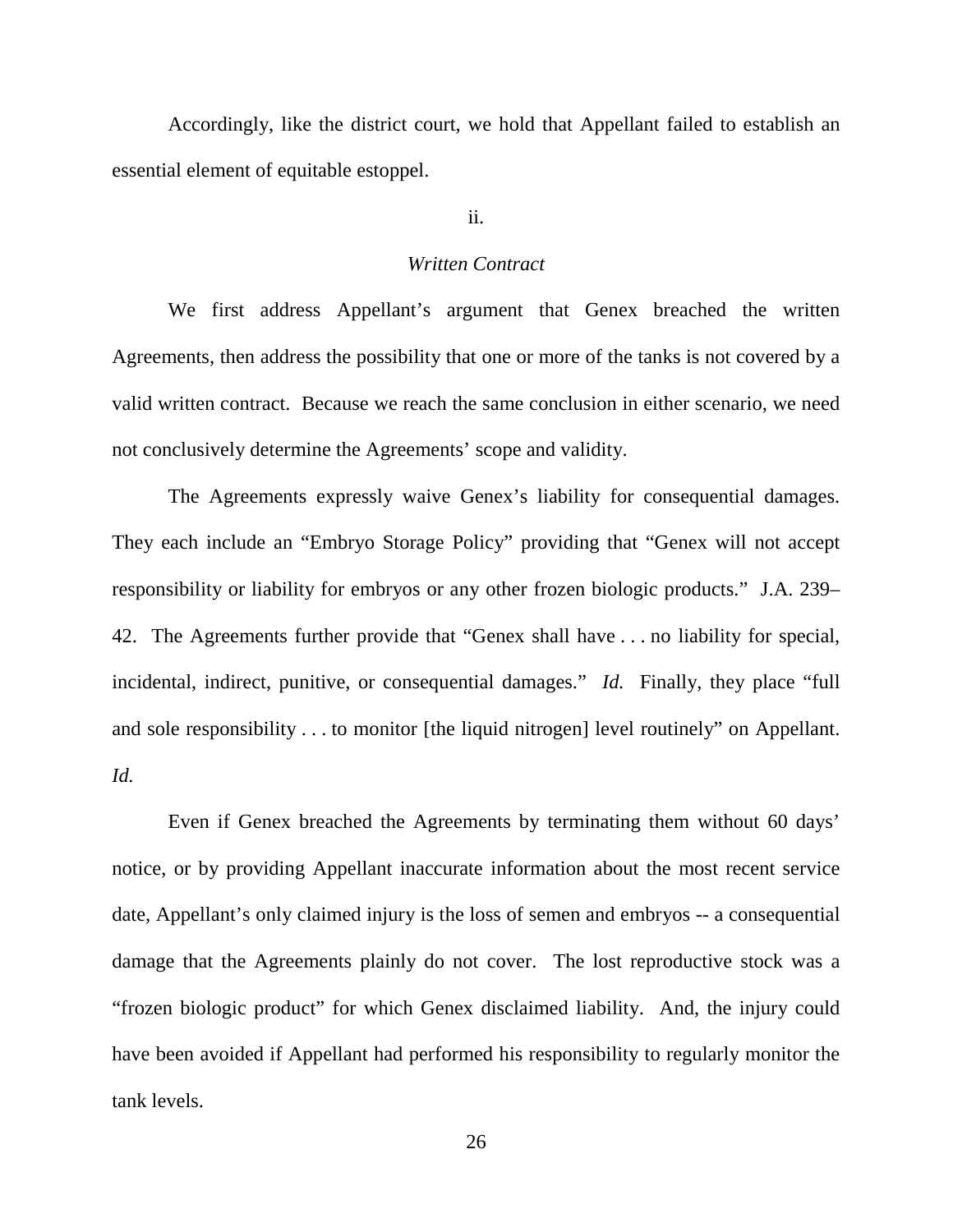Appellant contends that his and Edwards's practice of visually inspecting the tanks satisfied this responsibility, but the undisputed facts establish that this is incorrect. Appellant testified that neither he nor his son routinely measured the *levels* in the tanks regularly from June to the end of September -- rather, Appellant testified that he and his son only regularly visually inspected the tanks, which, as noted above, only indicates whether the tank is defective. Such visual inspection does not reveal the level of liquid nitrogen inside the tanks. Critically, Edwards testified that when he went into the tank in October and found the tanks to be empty, that was the *first time* that he had actually opened the tanks since June or early July. *See* J.A. 148 ("I don't know when the last time I was in [the tanks was] but it would have been somewhere [in] June, or first of July, something like that, was probably the last time I was in [the tanks]."). Therefore, the levels of liquid nitrogen in the tanks went unmonitored for *at least 16 weeks* before Appellant discovered the tanks were empty.

It is clear, then, that Appellant failed to meet his contractual responsibility, and that Genex was not liable under the Agreements for the injury he claims.

## b.

## *Oral Contract*

Next, even if we were to assume that no valid written contract exists, and the parties' relationship was instead governed by an oral contract, Appellant's breach of contract claim still fails. Specifically, Appellant failed to adduce any evidence to establish or plead the *terms* of the oral contract, including any term relating to the length or termination of the contract. And, under North Carolina law, where there is no definite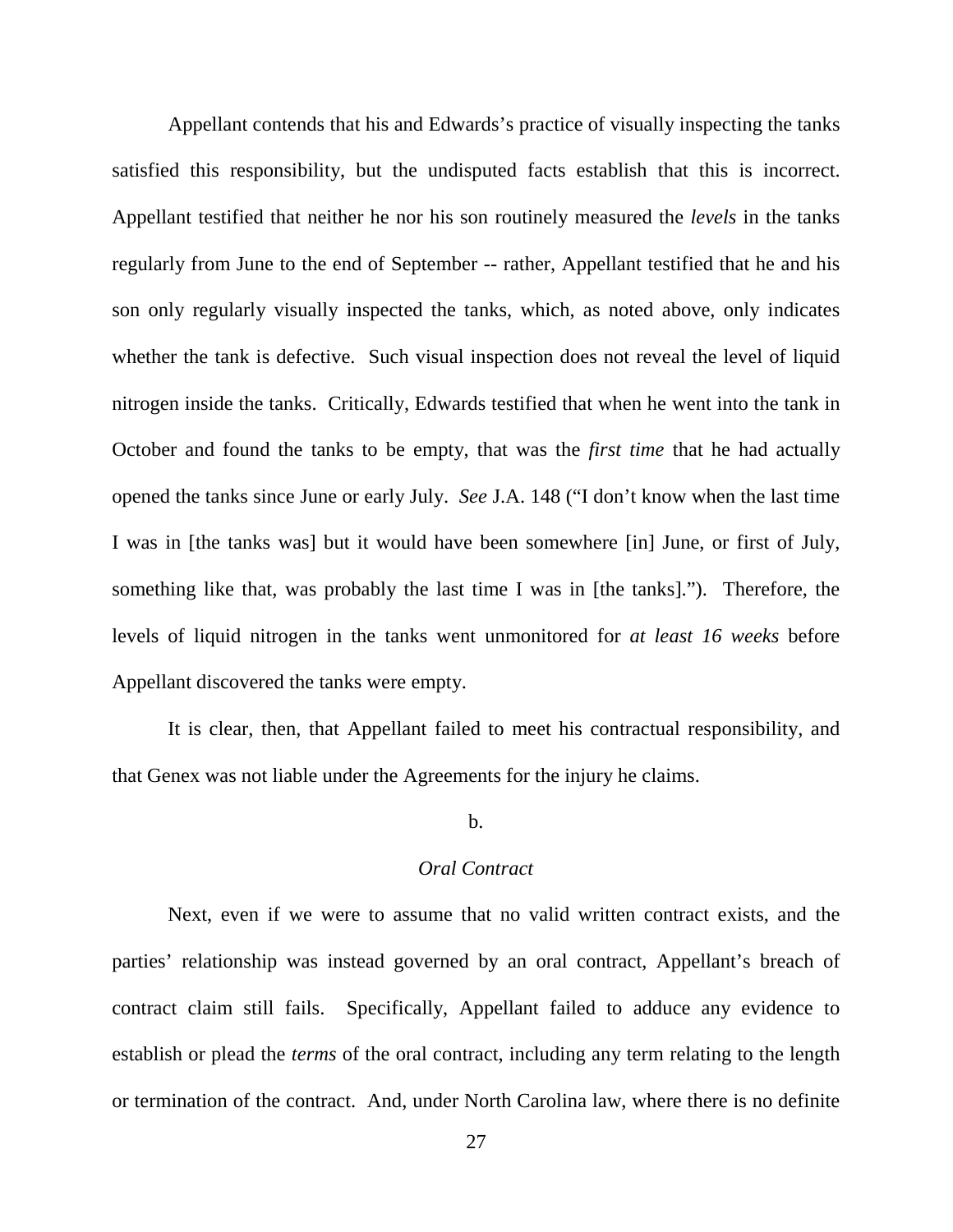end date for an oral contract, the contract is terminable at will. *See City of Gastonia v. Duke Power Co.*, 199 S.E.2d 27, 30 (N.C. Ct. App. 1973) ("[W]here no time is fixed for the termination of a contract it will continue for a reasonable time . . . and where the duration of the contract cannot be implied . . . the contract is terminable at will by either party on reasonable notice to the other.").

Thus, Genex could terminate the contract at any time so long as it provided Appellant reasonable notice. And, because Appellant does not contest the reasonableness of the notice here, the letter notifying Appellant of cancellation validly terminated the contract. *See* Oral Argument at 4:56–5:05, *Edwards v. Genex Coop., Inc.*, No. 18-1183 (4th Cir. Mar. 21, 2019), http://www.ca4.uscourts.gov/oral-argument/listen-to-oralarguments ("We're not particularly arguing that they didn't give reasonable notice, but what we did was detrimentally rely on that notice, which was clearly in error.").

Given that the letter made termination effective upon receipt, Genex's obligations under any oral contract that may have existed ceased on September 23, 2015 -- the date Appellant received the letter -- and Genex had no obligation to fill Appellant's tanks after that date. As such, we conclude that Genex did not breach any oral contract.

Moreover, North Carolina's Uniform Commercial Code provides that a buyer may only recover consequential damages resulting from a seller's breach "which could not reasonably be prevented by cover or otherwise." N.C. Gen. Stat. § 25-2-715(2)(a). By failing to monitor the tanks, including "the easiest first check" of simply lifting them up, J.A. 166, Appellant failed to take reasonable measures to prevent the consequential damages that he now claims.